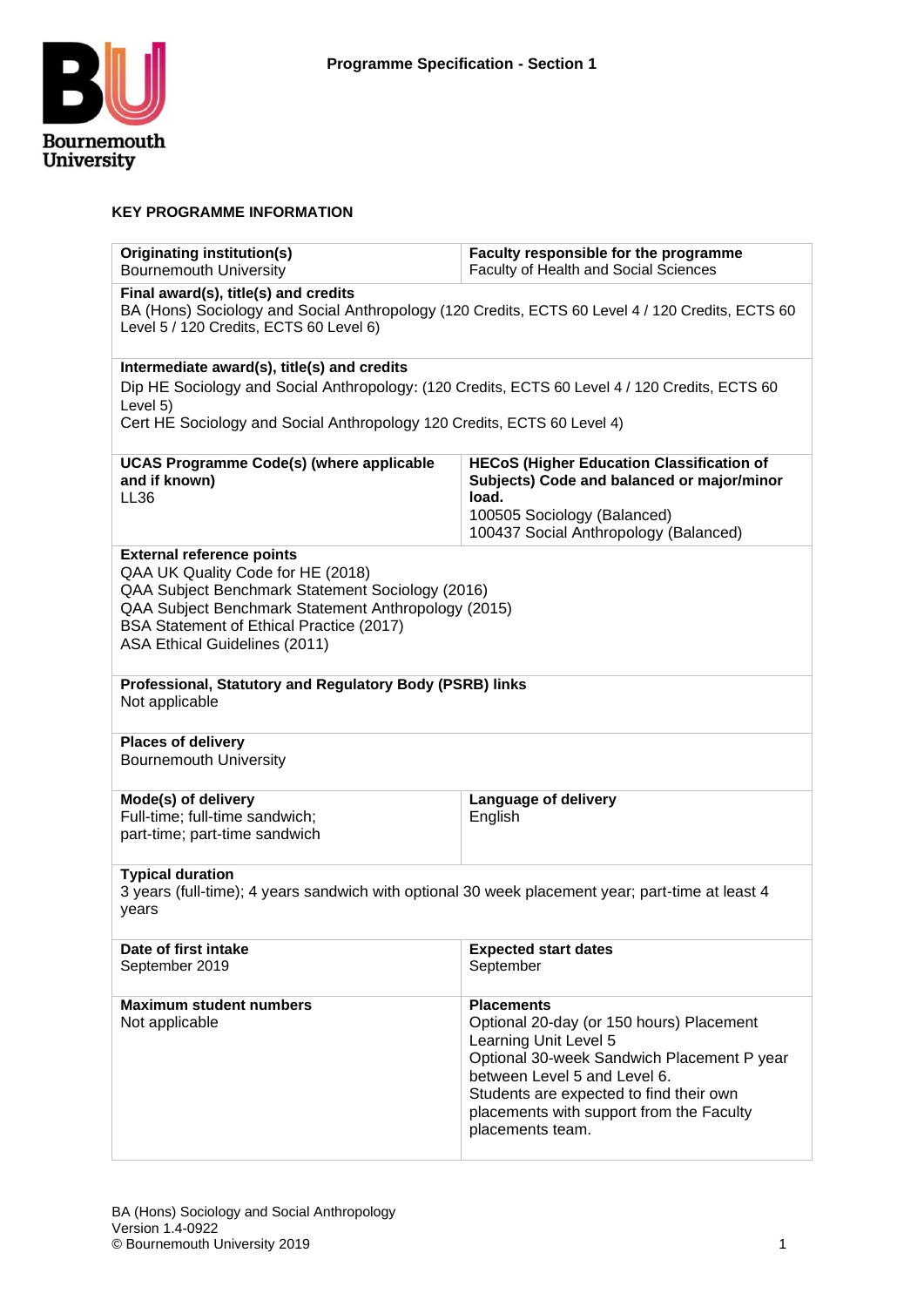| Partner(s)<br>Not applicable                                                                                                                                                                                                                                                                                                                         | <b>Partnership model</b><br>Not applicable |  |  |  |
|------------------------------------------------------------------------------------------------------------------------------------------------------------------------------------------------------------------------------------------------------------------------------------------------------------------------------------------------------|--------------------------------------------|--|--|--|
| Date of this Programme Specification<br>March 2022                                                                                                                                                                                                                                                                                                   |                                            |  |  |  |
| <b>Version number</b><br>V <sub>1.4</sub> -0922                                                                                                                                                                                                                                                                                                      |                                            |  |  |  |
| Approval, review or modification reference numbers<br>E20181935<br>EC1920 30<br>FHSS 2021 05, approved 20/01/2021. Previously version 1.0-0920<br>FHSS 2122 02, approved 19/11/2021, Previously version 1.1-0921<br>FHSS 2122 03, approved 02/12/2021, Previously version 1.2-0921<br>FHSS 2122 11, approved 23/03/2022, Previously version 1.3-0921 |                                            |  |  |  |
| Author<br>Stephanie Schwandner-Sievers                                                                                                                                                                                                                                                                                                               |                                            |  |  |  |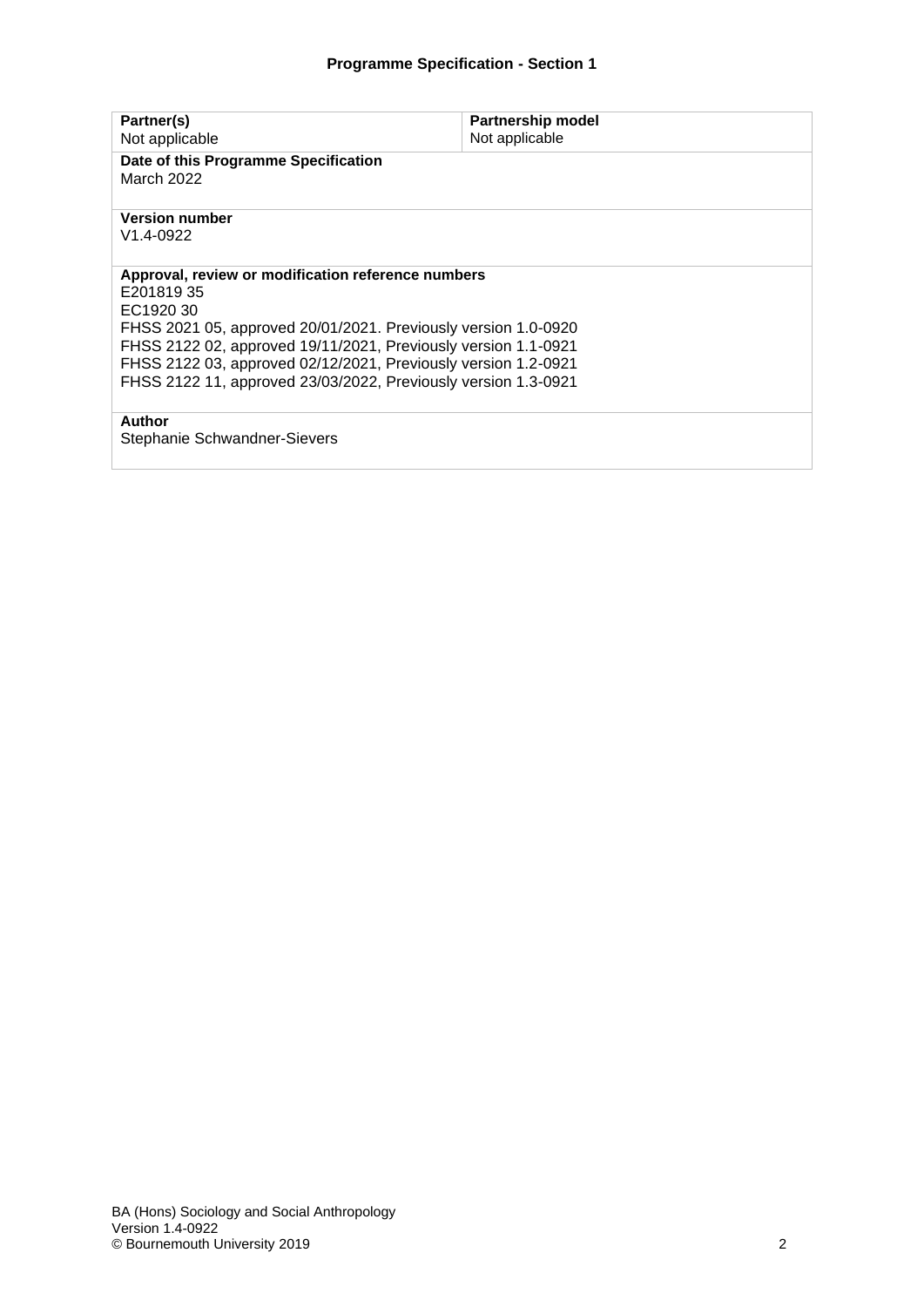#### **PROGRAMME STRUCTURE**

| Programme Award and Title: BA (Hons) Sociology and Social Antrhropology                                                                                       |                 |                                                                               |      |      |                                     |                                      |                               |                                     |
|---------------------------------------------------------------------------------------------------------------------------------------------------------------|-----------------|-------------------------------------------------------------------------------|------|------|-------------------------------------|--------------------------------------|-------------------------------|-------------------------------------|
| Year 1/Level 4                                                                                                                                                |                 |                                                                               |      |      |                                     |                                      |                               |                                     |
| Students are required to complete all 6 core units<br><b>Unit Name</b>                                                                                        | Core/<br>Option | No. of<br><b>Assessment</b><br><b>Credits</b><br><b>Element</b><br>Weightings |      |      | <b>Expected</b><br>Contact<br>hours | <b>Unit</b><br><b>Version</b><br>No. | <b>HECoS</b><br>Code<br>(plus |                                     |
|                                                                                                                                                               |                 |                                                                               | Exam | Cwk  | Cwk<br>$\mathbf{2}$                 | per unit                             |                               | balanced or<br>major/minor<br>load) |
| Introduction to Social Theory                                                                                                                                 | Core            | 20                                                                            | 100% |      |                                     | 30                                   | v3.0                          | 100628                              |
| Introduction to Social<br>Research                                                                                                                            | Core            | 20                                                                            |      | 100% |                                     | 30                                   | v3.0                          | 100505                              |
| Families and Kinship in<br><b>Contemporary Society</b>                                                                                                        | Core            | 20                                                                            | 60%  | 40%  |                                     | 30                                   | v3.0                          | 100505                              |
| <b>Understanding Communities</b>                                                                                                                              | Core            | 20                                                                            |      | 100% |                                     | 30                                   | v2.0                          | 100619                              |
| Social Inequality and<br>Exclusion                                                                                                                            | Core            | 20                                                                            |      | 100% |                                     | 30                                   | v3.0                          | 100505                              |
| Introduction to Social<br>Anthropology                                                                                                                        | Core            | 20                                                                            | 50%  | 50%  |                                     | 30                                   | V3.0                          | 100437                              |
| Progression requirements: Requires 120 credits at level 4<br>Exit qualification: Cert HE Sociology and Social Anthropology (requires 120 credits at Level 4). |                 |                                                                               |      |      |                                     |                                      |                               |                                     |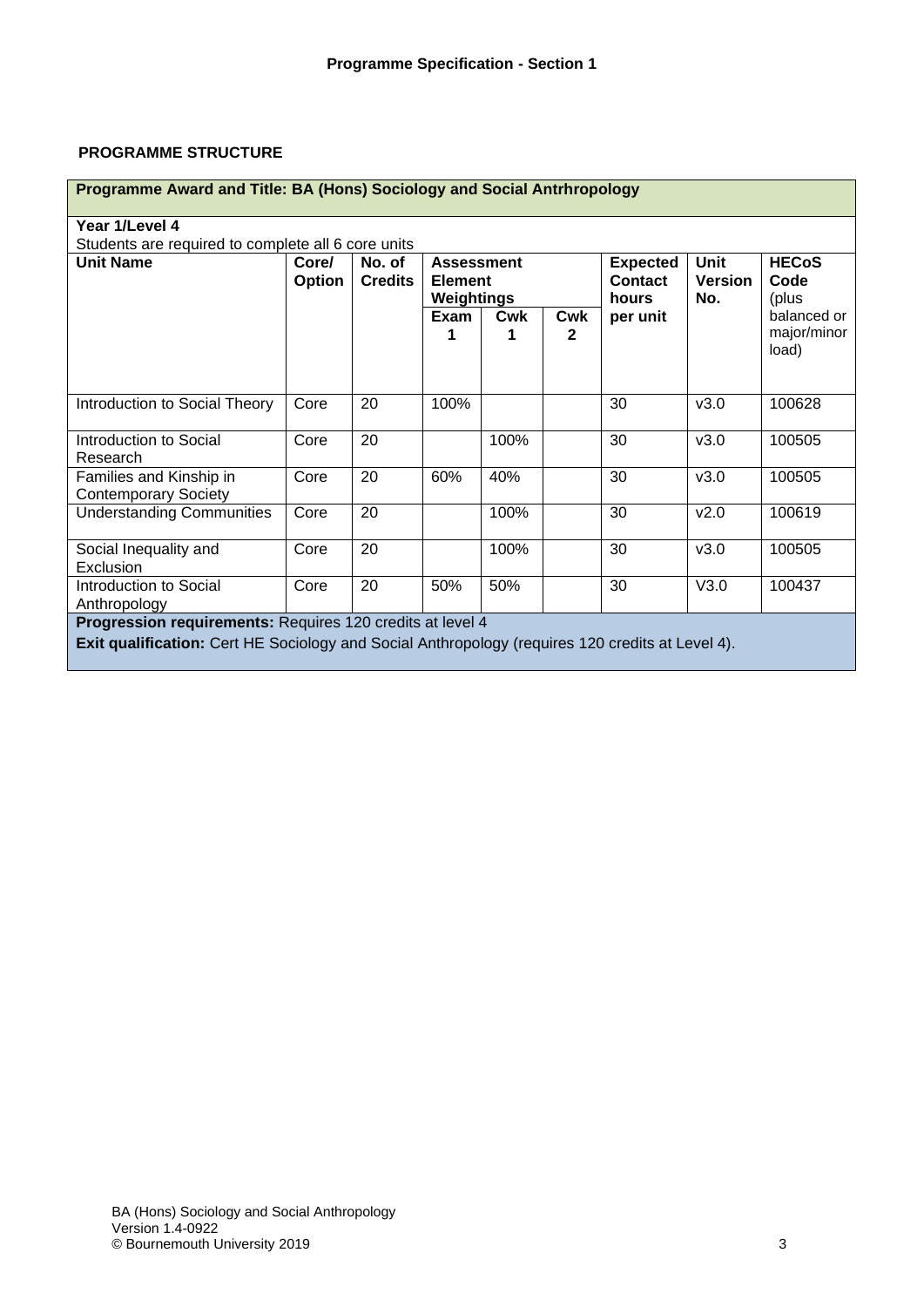| Year 2/Level 5                    |
|-----------------------------------|
| Students are required to complete |

all 4 core unitsand choose 2 optional units. Option units will run if selected by a minimum of 10 students. Some combinations of optional units may not be available depending on the semester of delivery and timetable configurations.

| <b>Unit Name</b>                              | Core/<br>Option | $\overline{N}$ o. of<br><b>Credits</b> | <b>Assessment</b><br><b>Element</b> |                 |                            | <b>Expected</b><br><b>Contact</b> | <b>Unit</b><br><b>Version</b> | <b>HECoS</b><br>Code                         |
|-----------------------------------------------|-----------------|----------------------------------------|-------------------------------------|-----------------|----------------------------|-----------------------------------|-------------------------------|----------------------------------------------|
|                                               |                 |                                        | Weightings<br>Exam<br>1             | <b>Cwk</b><br>1 | <b>Cwk</b><br>$\mathbf{2}$ | hours<br>per unit                 | No.                           | (plus<br>balanced or<br>major/minor<br>load) |
| <b>Qualitative Research</b><br><b>Skills</b>  | Core            | 20                                     |                                     | 100%            |                            | 30                                | v1.0                          | 100962                                       |
| <b>Contemporary Social</b><br>Theory          | Core            | 20                                     | 100%                                |                 |                            | 30                                | v1.0                          | 100628                                       |
| Doing Ethnographic<br>Research                | Core            | 20                                     |                                     | 100%            |                            | 30                                | v2.0                          | 100437                                       |
| <b>Understanding Cultures</b>                 | Core            | 20                                     |                                     | 100%            |                            | 30                                | v2.0                          | 100437                                       |
| Crime, Health and Society                     | Option          | 20                                     |                                     | 100%            |                            | $\overline{30}$                   | v2.0                          | 100619                                       |
| <b>Impact of Crime</b>                        | Option          | $\overline{20}$                        |                                     | 100%            |                            | 30                                | v2.0                          | 101405                                       |
| Growing Up and Growing<br>Old                 | Option          | 20                                     |                                     | 50%             | 50%                        | 30                                | v3.0                          | 100437                                       |
| Themes in Archaeology &<br>Anthropology       | Option          | $\overline{20}$                        | 50%                                 | 50%             |                            | 40                                | V1.12                         | 100436                                       |
| Understanding<br>Globalisation                | Option          | $\overline{20}$                        |                                     | 30%             | 70%                        | 30                                | v3.0                          | 100505                                       |
| <b>Ethnographies of Crime</b><br>and Policing | Option          | 20                                     |                                     | 100%            |                            | 30                                | v2.0                          | 100484                                       |
| Human Trafficking and<br>Criminality          | Option          | 20                                     |                                     | 40%             | 60%                        | 30                                | v2.0                          | 100484                                       |
| <b>Quantitative Skills</b>                    | Option          | 20                                     |                                     | 100%            |                            | 30                                | v1.0                          | 100962                                       |
| Societies of Prehistoric<br>Europe            | Option          | 20                                     | 50%                                 | 50%             |                            | 40                                | V1.12                         | 100299                                       |
| Youth Crime, Gangs and<br>On-road Life        | Option          | 20                                     |                                     | 30%             | 70%                        | 30                                | V1.1                          | 100484                                       |
| Placement Learning unit                       | Option          | 20                                     |                                     | 100%            |                            | 20 days<br>or 150<br>hours        | v2.0                          | 100619                                       |
| Criminological Psychology                     | Option          | 20                                     |                                     | 50%             | 50%                        | 30                                | v1.0                          | 100484                                       |

**Progression requirements:** Requires 120 credits at level 5

**Exit qualification:** Dip HE Sociology and Social Anthropology (requires 120 credits at Level 4 and 120 credits at Level 5).

**Optional placement year in industry/business**

**Progression requirements:** Satisfactory completion of a minimum 30-week placement in industry/business. Students who do not choose to undertake the optional sandwich placement may progress directly from Level 5 to Level 6.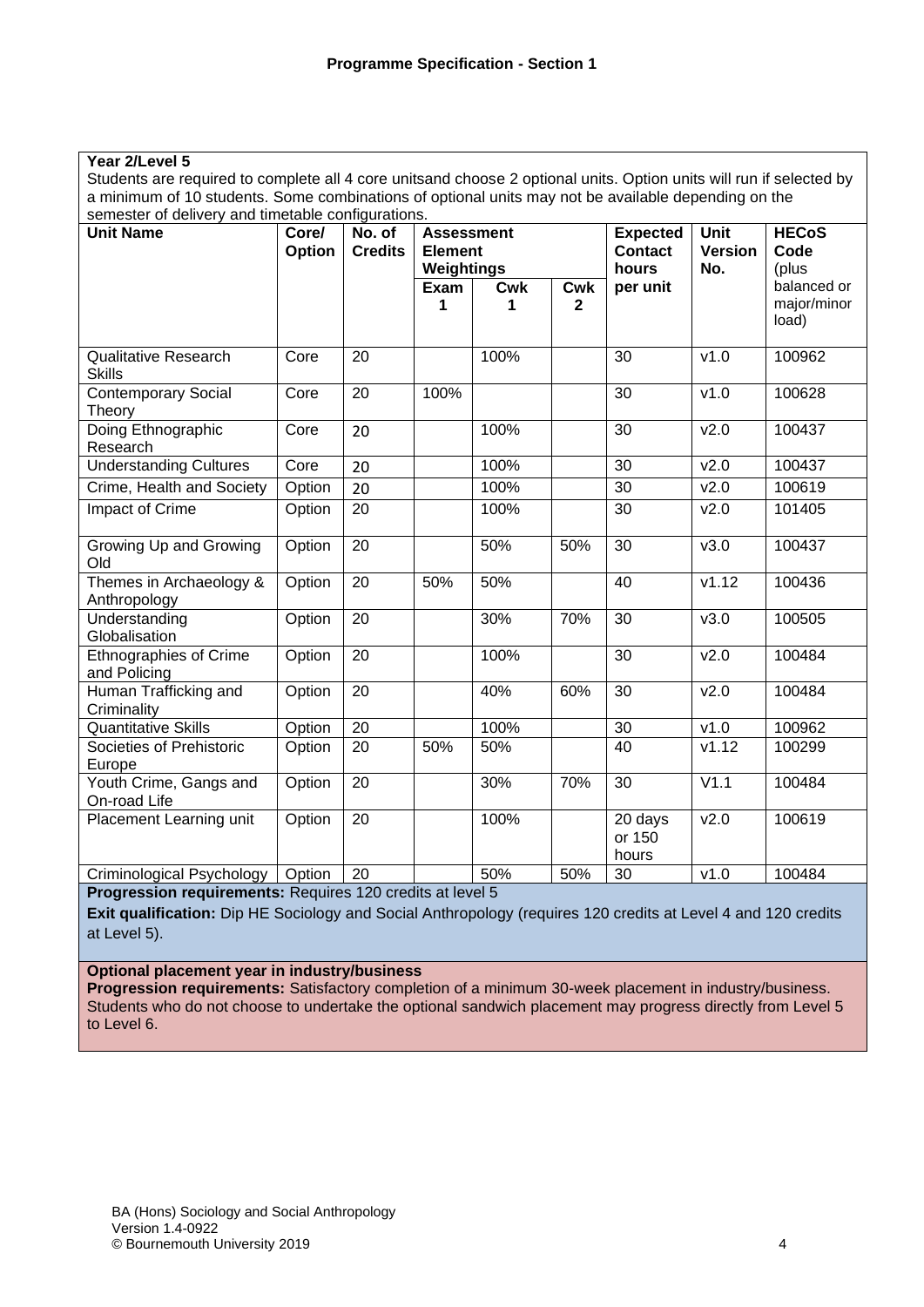Year 3/Level 6 Students are required to complete all 3 core units (Dissertation unit equivalent to 40 credits) and choose 2 option units. Option units will run if selected by a minimum of 10 students. Some combinations of optional units may not be available depending on the semester of delivery and timetable configurations.

| ophonar anno may not be available aepenanty on the semester or achivery and timetable comgarations. |               |                |                   |                |              |                 |                |              |
|-----------------------------------------------------------------------------------------------------|---------------|----------------|-------------------|----------------|--------------|-----------------|----------------|--------------|
| <b>Unit Name</b>                                                                                    | Core/         | No. of         | <b>Assessment</b> |                |              | <b>Expected</b> | <b>Unit</b>    | <b>HECoS</b> |
|                                                                                                     | <b>Option</b> | <b>Credits</b> |                   | <b>Element</b> |              | <b>Contact</b>  | <b>Version</b> | Code         |
|                                                                                                     |               |                | Weightings        |                |              | hours           | No.            | (plus        |
|                                                                                                     |               |                | Exam              | Cwk            | Cwk          | per unit        |                | balanced or  |
|                                                                                                     |               |                |                   |                | $\mathbf{2}$ |                 |                | major/minor  |
|                                                                                                     |               |                |                   |                |              |                 |                | load)        |
|                                                                                                     |               |                |                   |                |              |                 |                |              |
| <b>Dissertation</b>                                                                                 | Core          | 40             |                   | 100%           |              | 20              | v4.0           | 100962       |
| Anthropology of International                                                                       | Core          | 20             |                   | 100%           |              | 30              | v2.0           | 100437       |
| Intervention                                                                                        |               |                |                   |                |              |                 |                |              |
| Politics and Ideology                                                                               | Core          | 20             |                   | 100%           |              | 30              | v2.0           | 100629       |
| Terrorism, Protection and                                                                           | Option        | 20             |                   | 100%           |              | 30              | v3.0           | 100629       |
| Society                                                                                             |               |                |                   |                |              |                 |                |              |
| Seekers, Believers and                                                                              | Option        | 20             |                   | 100%           |              | 30              | v2.0           | 100505       |
| Iconoclasts: Sociology of                                                                           |               |                |                   |                |              |                 |                |              |
| Thought                                                                                             |               |                |                   |                |              |                 |                |              |
| Criminology of Organisations                                                                        | Option        | 20             |                   | 100%           |              | 30              | v1.0           | 100484       |
| Drugs, Crime & Society                                                                              | Option        | 20             |                   | 100%           |              | 30              | v1.0           | 100484       |
| <b>Cultural Ecology</b>                                                                             | Option        | 20             | 50%               | 50%            |              | 36              | V1.1           | 100388       |
| 'Troubling' Gender                                                                                  | Option        | 20             |                   | 100%           |              | 30              | v3.0           | 100505       |
| Crime and Criminal Justice in                                                                       | Option        | 20             |                   | 60%            | 40%          | 30              | v2.0           | 100484       |
| the 21st Century                                                                                    |               |                |                   |                |              |                 |                |              |
| <b>Intersectional Criminology</b>                                                                   | Option        | 20             |                   | 100%           |              | 30              | v2.0           | 100484       |
| The Sociology of Health and                                                                         | Option        | 20             |                   | 100%           |              | 30              | V1.0           | 100619       |
| <b>Illness</b>                                                                                      |               |                |                   |                |              |                 |                |              |
| Animals & Society                                                                                   | Option        | 20             | 50%               | 50%            |              | 40              | v1.12          | 100299       |
| Evit qualification: BA (Hena) Coolelagu and Coolel Anthropologue                                    |               |                |                   |                |              |                 |                |              |

**Exit qualification: BA (Hons) Sociology and Social Anthropology**

**Sandwich UG award:** Requires 120 credits at Level 4, 120 credits at Level 5, 120 credits at Level 6 and successful completion of a placement year.

**Full-time UG award**: Requires 120 credits at Level 4, 120 credits at Level 5, and 120 credits at Level 6.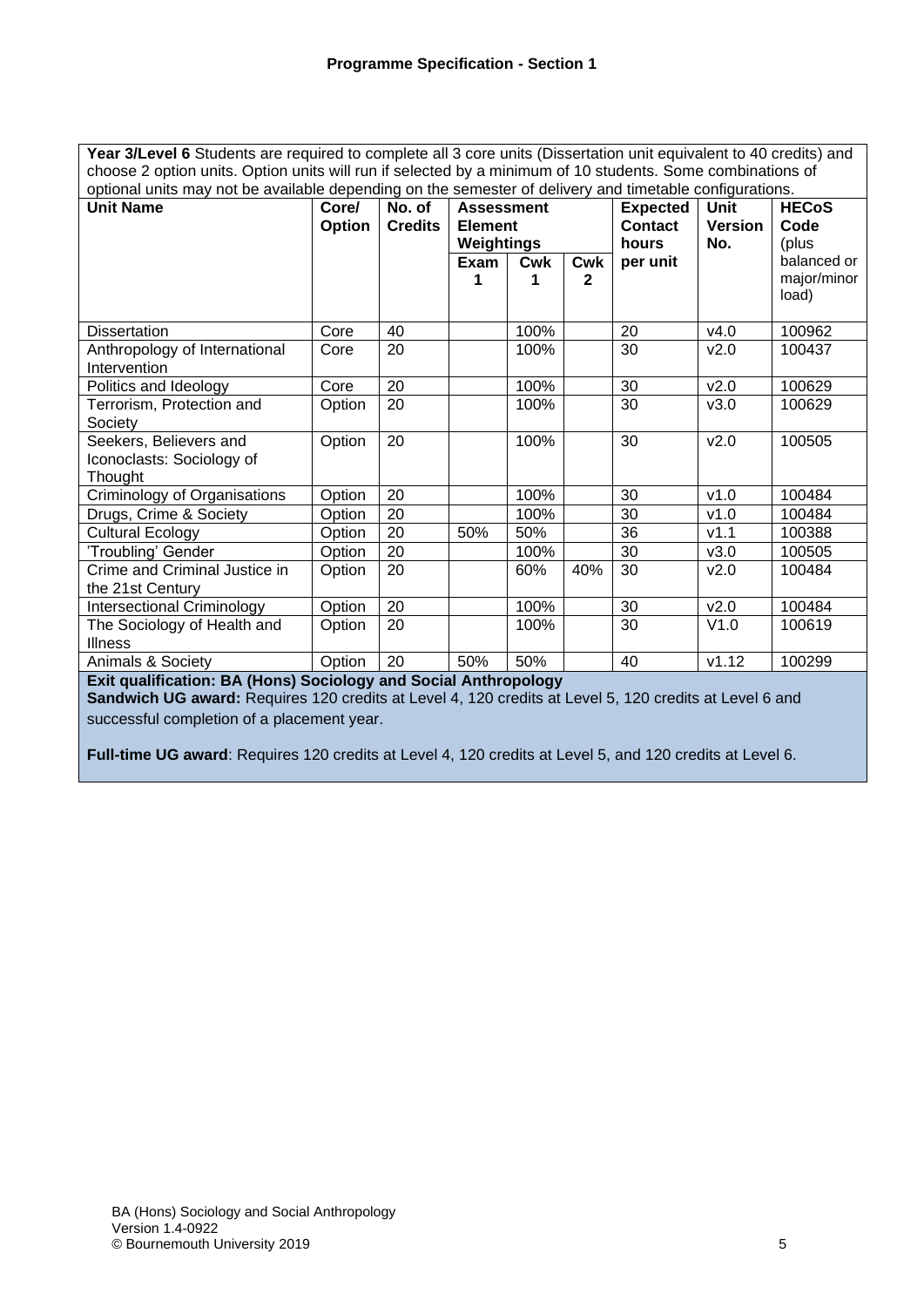## **AIMS OF THE DOCUMENT**

The aims of this document are to:

- define the structure of the programme;
- specify the programme award titles:
- identify programme and level learning outcomes;
- articulate the regulations governing the awards defined within the document.

## **AIMS OF THE PROGRAMME**

#### Academic and Professional Contexts

Sociology and social anthropology both explore human experiences in their social and cultural contexts. They analyse the nature of society, social organisation and historical change. Although distinctive from each other in certain ways, sociology and anthropology are also highly interrelated disciplines, investigating similar key questions. These include: What is it that binds people and groups together; what divides them, or underwrites their diversity? How can we understand identity, social class and cultural difference? What causes social and cultural change, and how is this experienced in people's daily lives? What conditions create inequalities or conflict between people, and what can be done to address these?

QAA subject benchmarks for honours degrees in the academic disciplines of both sociology (2016) and anthropology (2015) have informed the design of this programme. Students on the programme will gain broad-based and specialist knowledge of key topics in sociology and social anthropology. They will acquire in-depth knowledge of key theories, approaches and histories of these two disciplines, including the impact of global processes on social and cultural life, e.g. how people respond to changing security concerns and growing uncertainties; or how the ways in which specific groups of people are presented (for example, migrants and refugees in politics or media) impact on their lifes and experiences. They will be introduced to the practical workings of developmental interventions in societies that have undergone conflict and war in the Global South; and learn of cultural identies and perspectives considered controversial in our society; as well as explore processes and effects of social inclusion, marginalisation and discriminaton along sociological categories such as age, gender, class, race, ethnicity or ability. Students will examine the continuing relevance of the theoretical frameworks introduced for a better understanding of issues affecting contemporary society and enhance their critical understandings through cross-cultural comparison

Graduates are equipped with communication and independent thinking skills, along with analytical and research skills that are increasingly necessary for professional work. Critical awareness and understanding about human diversity, different cultural perspectives and the causes of social inequality are attractive qualities to a wide variety of employers. The programme will open up many career options, including youth, social and community work, civil service, advocacy and human rights work, health services, business, teaching and international development, alongside providing the intellectual foundations of global citizenship relating to many of the UN's sustainable development goals.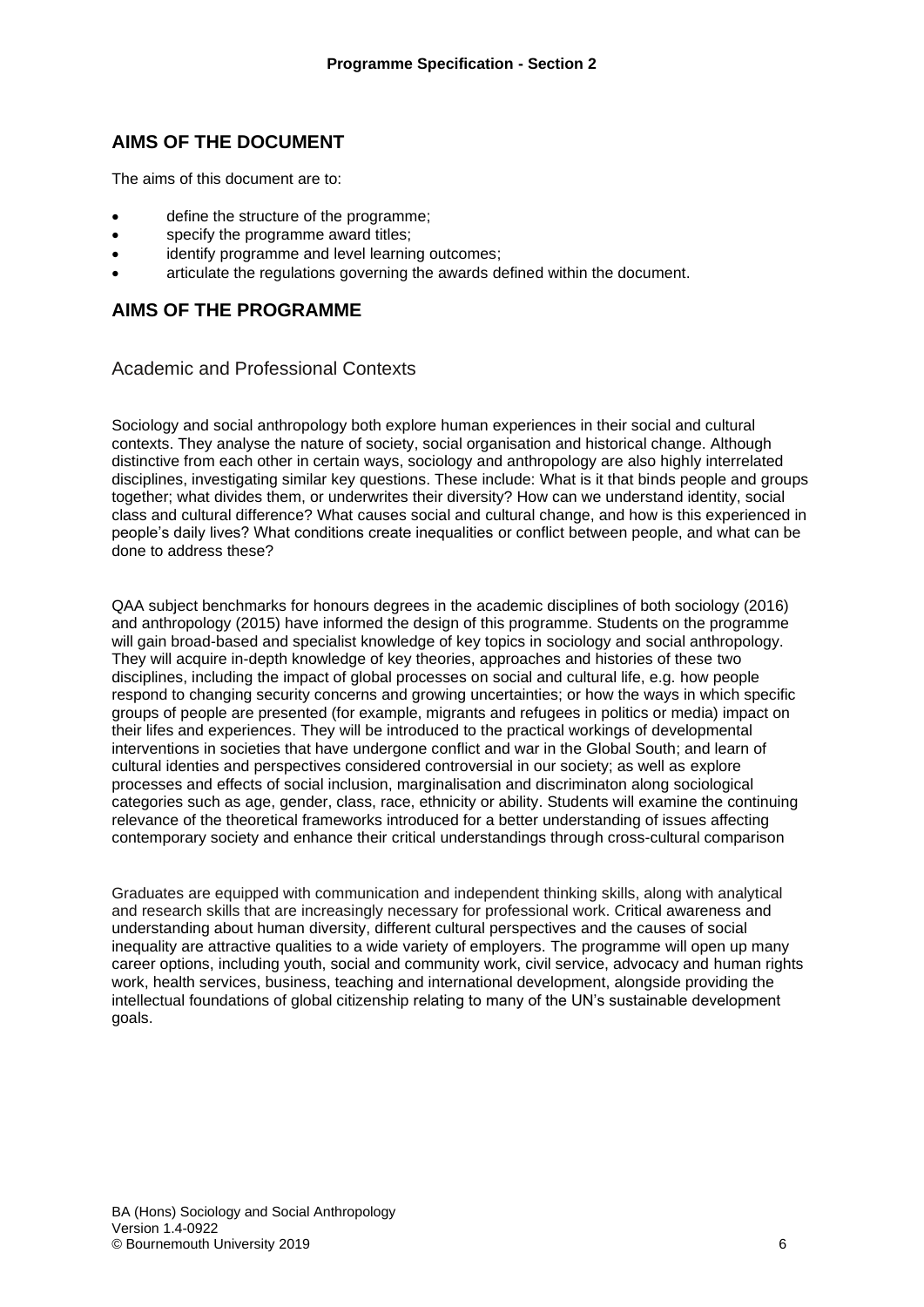#### **Programme Aims**

Drawing on QAA Code for HE and Subject Benchmarks, the programme aims to develop challenging, questioning and adaptable graduates who:

- Are familiar with the key concepts and theoretical approaches that have been developed and are developing within sociology and social anthropology.
- Can appreciate the range of methods in sociology and social anthropology, including an understanding of the importance of empirical fieldwork as the primary method underpinning theoretical developments in social anthropology.
- Demonstrate critical and comparative awareness of social and cultural diversity across time and space.
- Articulate critical awareness of how social, cultural, political and environmental contexts shape human experience, agency, cultural specificity and social inequalities.
- Display independence of thought, as well as critical, analytical and synoptic skills sufficient to pursue further postgraduate study in sociology, social anthropology and cognate disciplines, or careers in a range of areas.
- Realise that knowledge is contested, and that sociology and anthropology are dynamic disciplines, which are constantly generating new priorities and theories.

The programme also aims to provide graduates with the following skills:

- The ability to formulate, investigate and discuss sociologically and social anthropologically informed questions, coupled with an awareness of the ways in which sociological and social anthropological knowledge may be applied (and misapplied) in a range of practical situations.
- A reflexive approach to cultural assumptions and premises developed through deep understanding of other ways of being in the world and a critical awareness of ethical issues relating to the study of social worlds and their representations in text or images.
- The ability to understand personal strengths and weaknesses in learning and study skills and to take action to improve personal capacity to learn and develop as an independent learner.

## **ALIGNMENT WITH THE UNIVERSITY'S STRATEGIC PLAN**

The BA (Hons) Sociology & Social Anthropology programme aligns with BU 2025's distinctive approach to fusion, inspiring learning, advancing knowledge, and enriching society. The programme is designed to improve and enhance departmental education and research excellence, providing our students with an outstanding education and research experience, and preapring them for work in a range of professions, through the academic and applied study of social and cultural relations, representations, processes and practices. The focus on active research engagement underpinning the educational philosophy of our programmes is designed to attract high quality learners. The fusion approach will foster relationships with social and culture oriented agencies both in the region and abroad.

In order to achieve BU 2025's strategic plan to ensure academic sustainability and consistent high quality, the Department of Social Sciences and Social Work delivers all its social science programmes as part of an integrated suite which ensures that in addition to providing students with a sound basis in their disciplines of choice, also introduces them to a broad social scientific perspective. Students are able to choose optional units in their own discipline or those of other disciplines within the integrated suite.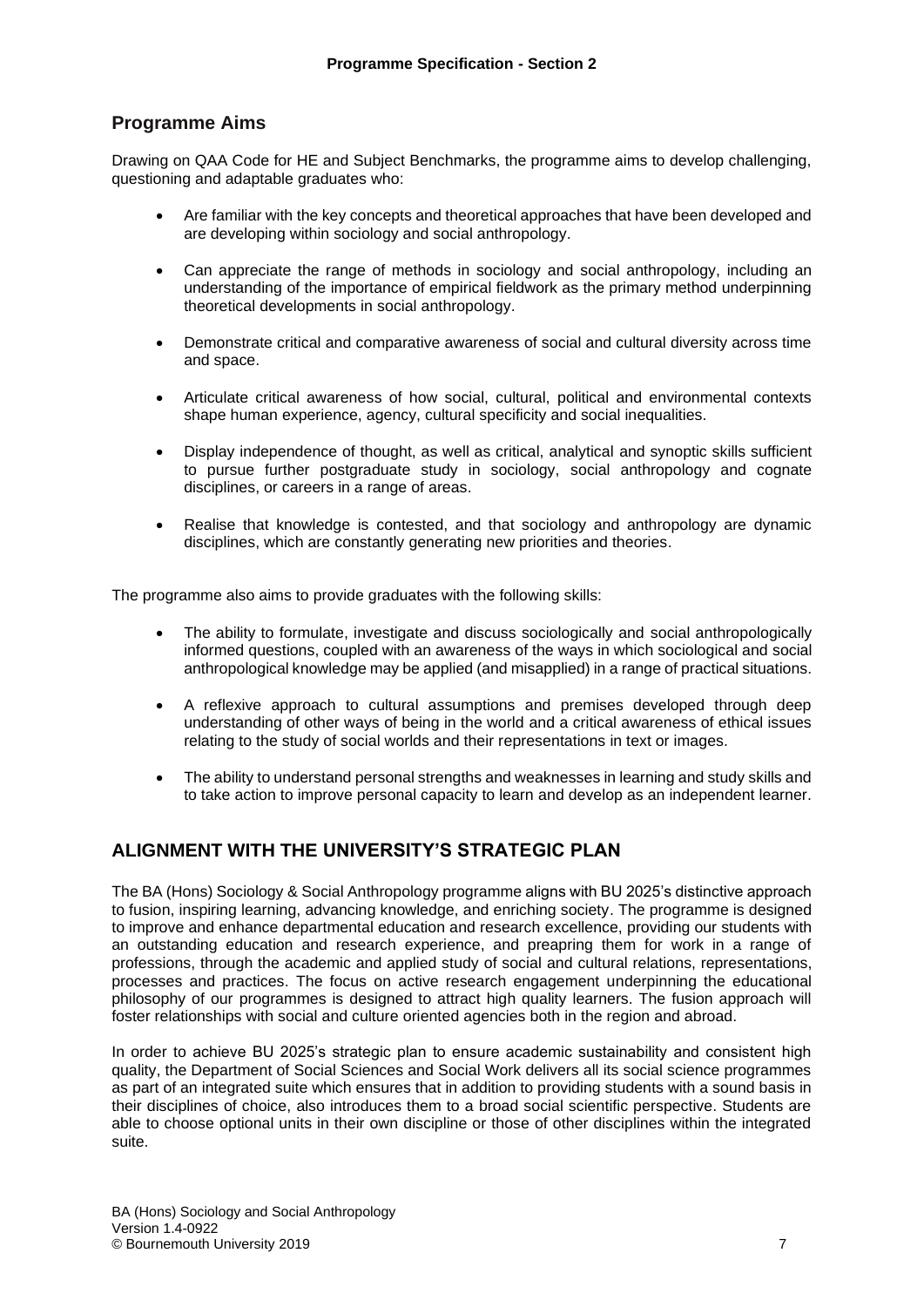## **LEARNING HOURS AND ASSESSMENT**

Bournemouth University taught programmes are composed of units of study, which are assigned a credit value indicating the amount of learning undertaken. The minimum credit value of a unit is normally 20 credits, above which credit values normally increase at 20-point intervals. 20 credits is the equivalent of 200 study hours required of the student, including lectures, seminars, assessment and independent study. 20 University credits are equivalent to 10 European Credit Transfer System (ECTS) credits.

The assessment workload for each unit considers the total time devoted to study, including the assessment workload (i.e. formative and summative assessment) and the taught elements and independent study workload (i.e. lectures, seminars, preparatory work, practical activities, reading, critical reflection).

Assessment per 20 credit unit should normally consist of 3,000 words or equivalent. Dissertations at Level 6 are distinct from other assessment types. The word count for these assignments is 5,000 words per 20 credits, recognising that undertaking an in-depth piece of original research as the capstone to a degree is pedagogically sound. The word count for the Dissertation unit is 10,000 words, equivalent to 40 credits,

Students who choose to undertake the sandwich placement will engage in a minimum of 30 weeks of full-time work-based learning between Levels 5 and 6. Sandwich students must pass the non-credit bearing placement portfolio assessment between Level 5 and Level 6 in order to graduate.

## **STAFF DELIVERING THE PROGRAMME**

Students will usually be taught by a combination of academic staff with others who have relevant expertise including – where appropriate according to the content of the unit – academic staff, qualified professional practitioners, demonstrators/technicians and research students.

## **INTENDED LEARNING OUTCOMES – AND HOW THE PROGRAMME ENABLES STUDENTS TO ACHIEVE AND DEMONSTRATE THE INTENDED LEARNING OUTCOMES**

# **PROGRAMME AND LEVEL 6 INTENDED PROGRAMME OUTCOMES**

|    | A: Subject knowledge and understanding<br>This programme/level provides opportunities for students to<br>develop and demonstrate knowledge and understanding to:                                 | The following learning and teaching and<br>assessment strategies and methods<br>enable students to achieve and to<br>demonstrate the level learning<br>outcomes: |
|----|--------------------------------------------------------------------------------------------------------------------------------------------------------------------------------------------------|------------------------------------------------------------------------------------------------------------------------------------------------------------------|
| A1 | Demonstrate broad and in-depth of knowledge of a<br>range of key concepts and theoretical approaches in<br>sociology and social anthropology.                                                    | Learning and teaching strategies and<br>methods (referring to numbered<br>Intended Learning Outcomes):<br>lectures $(A1 - A6)$ ;                                 |
| A2 | Provide a critical account of the relationships<br>between social and cultural forms, global processes<br>and historical change.                                                                 | seminars $(A1 - A6)$ ;<br>directed reading (A1 - A6);                                                                                                            |
| A3 | Critically evaluate a wide range of sociological and<br>social anthropological research methods and their<br>uses in generating sociological and social<br>anthropological knowledge and theory. | use of the VLE $(A1 - A6)$ ;<br>٠<br>independent research (e.g. for<br>dissertation) $(A1 - A6)$ .                                                               |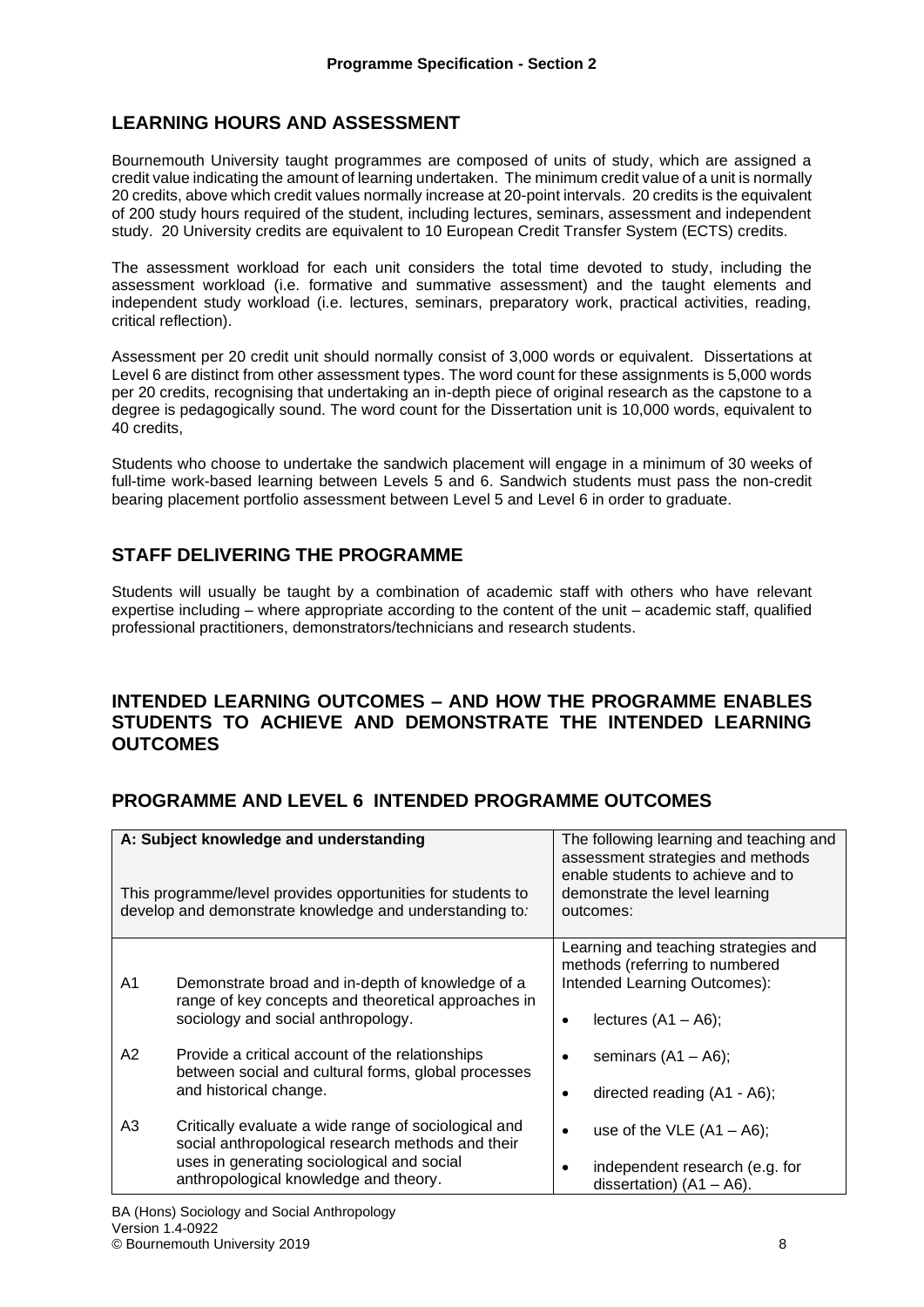| A4<br>A5<br>A <sub>6</sub> | Critically analyse the nature of social relationships<br>between individuals, groups and social institutions<br>and appreciate the wide range of contexts,<br>processes and patterns generating social and<br>economic inequalities, cultural divisions and social<br>change.<br>Analyse a range of qualitative, quantitative and digital<br>sources, research strategies and methods of data<br>collection, analysis and argumentation.<br>Demonstrate critical and in-depth understanding of<br>human diversity and commonality, as seen from<br>social and cultural, cross-cultural and comparative<br>perspectives. | Assessment strategies and methods<br>(referring to numbered Intended<br>Learning Outcomes):<br>examinations (A1, A2, A4, A6);<br>$\bullet$<br>coursework (essays, presentations,<br>$\bullet$<br>projects) $(A1 - A6)$ ;<br>dissertation $(A1 - A6)$ .<br>$\bullet$ |
|----------------------------|-------------------------------------------------------------------------------------------------------------------------------------------------------------------------------------------------------------------------------------------------------------------------------------------------------------------------------------------------------------------------------------------------------------------------------------------------------------------------------------------------------------------------------------------------------------------------------------------------------------------------|---------------------------------------------------------------------------------------------------------------------------------------------------------------------------------------------------------------------------------------------------------------------|
|                            | <b>B: Intellectual skills</b>                                                                                                                                                                                                                                                                                                                                                                                                                                                                                                                                                                                           | The following learning and teaching and                                                                                                                                                                                                                             |
|                            | This programme/level provides opportunities for students to:                                                                                                                                                                                                                                                                                                                                                                                                                                                                                                                                                            | assessment strategies and methods<br>enable students to achieve and to<br>demonstrate the level outcomes:                                                                                                                                                           |
| <b>B1</b>                  | Appreciate the value of in-depth, comparative<br>perspectives in understanding human liveworlds and<br>social processes.                                                                                                                                                                                                                                                                                                                                                                                                                                                                                                | Learning and teaching strategies and<br>methods (referring to numbered<br>Intended Learning Outcomes):                                                                                                                                                              |
| B <sub>2</sub>             | Select and draw on evidence from a wide range of<br>appropriate sources and demonstrate an ability to<br>gather, evaluate, analyse and synthesise them.                                                                                                                                                                                                                                                                                                                                                                                                                                                                 | lectures $(B1 - B3; B5 - B6)$ ;<br>$\bullet$<br>seminars $(B1 - B6)$ ;<br>$\bullet$                                                                                                                                                                                 |
| B <sub>3</sub>             | Critically compare, relate, and evaluate theoretical<br>perspectives from across the breadth of sociology<br>and social anthropology in constructing logical and<br>structured arguments.                                                                                                                                                                                                                                                                                                                                                                                                                               | directed reading (B1 - B3; B5 -<br>$\bullet$<br>B6);                                                                                                                                                                                                                |
| B4                         | Develop reasoned and articulate discussions based<br>on a wide range of scholarly sociological and social<br>anthropological sources and using a range of<br>scholarly formats.                                                                                                                                                                                                                                                                                                                                                                                                                                         | use of the VLE $(B2 - B3; B6)$ ;<br>$\bullet$<br>independent research (for<br>$\bullet$<br>dissertation) $(B1 - B6)$ .                                                                                                                                              |
| B5                         | Demonstrate theoretically-guided rigour in critically<br>and reflexively questioning cultural assumptions<br>(one's own and those of others) and their impact on<br>human experiences.                                                                                                                                                                                                                                                                                                                                                                                                                                  | Assessment strategies and methods<br>(referring to numbered Intended<br>Learning Outcomes):<br>examinations $(B1 - B3; B5);$<br>$\bullet$                                                                                                                           |
| B6                         | Demonstrate advanced proficiency in planning and<br>executing, within supportive guidelines, and along<br>best ethical practice, an independent dissertation or<br>project.                                                                                                                                                                                                                                                                                                                                                                                                                                             | coursework (essays, presentations,<br>$\bullet$<br>projects) $(B1 - B6)$ ;<br>dissertation $(B1 - B6)$ .<br>$\bullet$                                                                                                                                               |
|                            | <b>C: Practical skills</b>                                                                                                                                                                                                                                                                                                                                                                                                                                                                                                                                                                                              | The following learning and teaching and                                                                                                                                                                                                                             |
|                            | This programme/level provides opportunities for students to:                                                                                                                                                                                                                                                                                                                                                                                                                                                                                                                                                            | assessment strategies and methods<br>enable students to achieve and to<br>demonstrate the level learning<br>outcomes:                                                                                                                                               |
| C <sub>1</sub>             | Exhibit competence in identifying, analysing and<br>critically discussing sociologically and social<br>anthropologically informed questions using a wide<br>array of theoretical perspectives in sociology and<br>social anthropology.                                                                                                                                                                                                                                                                                                                                                                                  | Learning and teaching strategies and<br>methods (referring to numbered<br>Intended Learning Outcomes):<br>lectures (C1, C2, C4, C6);<br>$\bullet$                                                                                                                   |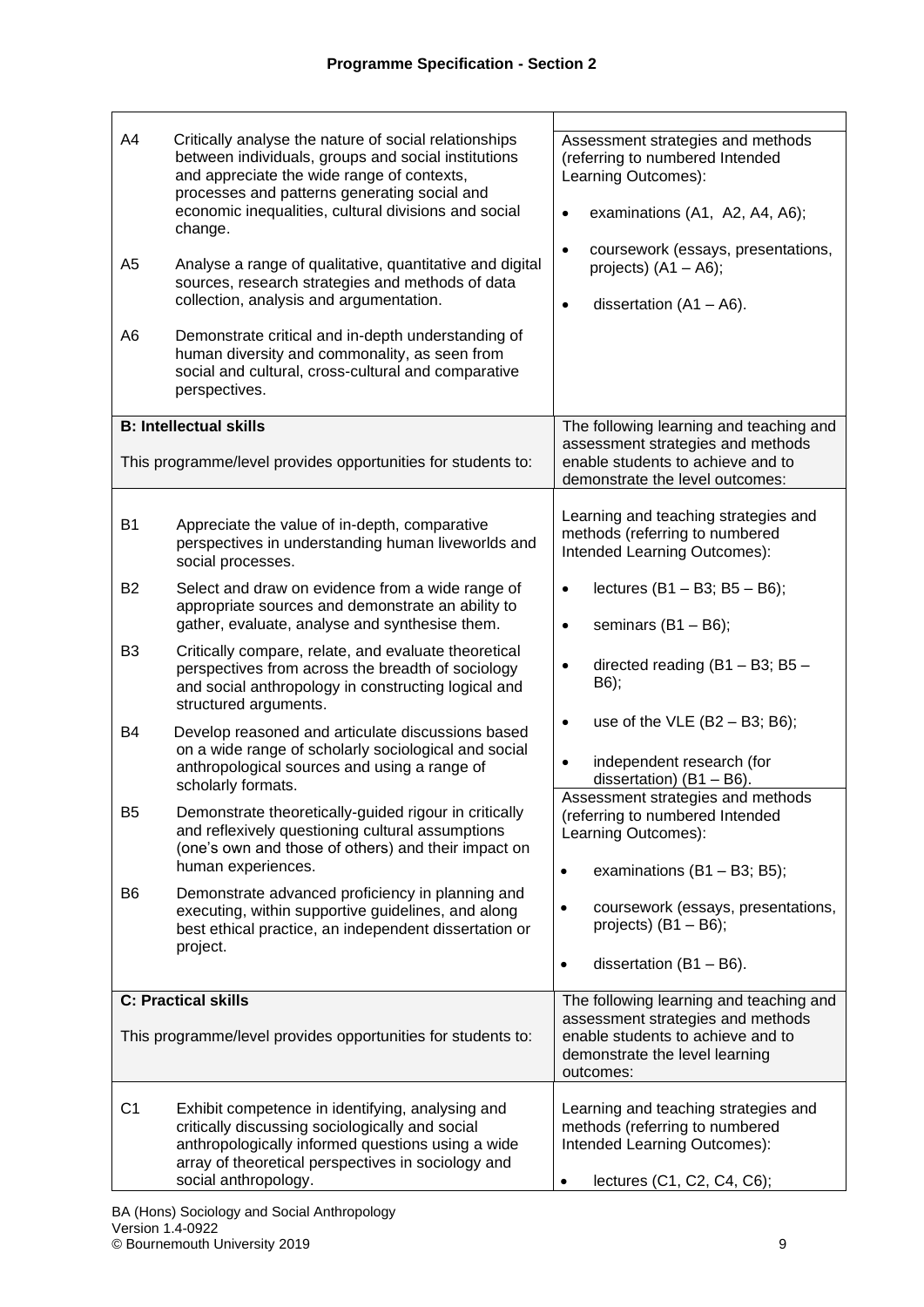| C <sub>2</sub><br>C <sub>3</sub><br>C4 | Demonstrate mature judgement in identifying,<br>gathering, synthesising and evaluating evidence<br>relevant to sociological and social anthropological<br>questions.<br>Select and judiciously use appropriate research tools<br>in primary research and identify and apply research<br>ethics appropriately.<br>Discuss sociological and social anthropological topics | coursework (essays, presentations,<br>$\bullet$<br>projects) (C1 - C6);<br>independent research for empirical<br>$\bullet$<br>dissertation (C1 - C6);<br>group exercises $(C1 - C6)$ .<br>$\bullet$<br>Assessment strategies and methods |
|----------------------------------------|-------------------------------------------------------------------------------------------------------------------------------------------------------------------------------------------------------------------------------------------------------------------------------------------------------------------------------------------------------------------------|------------------------------------------------------------------------------------------------------------------------------------------------------------------------------------------------------------------------------------------|
|                                        | with a detailed appreciation of a wider array of theory<br>and evidence, their relevance to current debates, and<br>present conclusions in a variety of sociological and<br>social anthropological formats.                                                                                                                                                             | (referring to numbered Intended<br>Learning Outcomes):<br>examinations (C1, C4);<br>$\bullet$                                                                                                                                            |
| C <sub>5</sub>                         | Demonstrate ability to plan, undertake and present<br>scholarly work that shows an advanced<br>understanding of sociological and social<br>anthropological aims, methods and theoretical<br>considerations, is well presented, logically and<br>coherently argued and well structured.                                                                                  | coursework (essays, presentations,<br>$\bullet$<br>projects) $(C1 - C6)$ ;<br>dissertation (C1 - C6).                                                                                                                                    |
| C6                                     | Demonstrate active and theoretically well-informed<br>alertness to the potential applications of sociological<br>and social anthropological knowledge in a variety of<br>contexts and apply best ethical practice.                                                                                                                                                      |                                                                                                                                                                                                                                          |
|                                        | D: Transferable skills                                                                                                                                                                                                                                                                                                                                                  | The following learning and teaching and                                                                                                                                                                                                  |
|                                        | This programme/level provides opportunities for students to:                                                                                                                                                                                                                                                                                                            | assessment strategies and methods<br>enable students to achieve and to<br>demonstrate the level learning<br>outcomes:                                                                                                                    |
| D <sub>1</sub>                         | Demonstrate independence of thought and mature<br>analytical, critical and synoptic skills.                                                                                                                                                                                                                                                                             | Learning and teaching strategies and<br>methods (referring to numbered<br>Intended Learning Outcomes):                                                                                                                                   |
| D <sub>2</sub>                         | Demonstrate competent scholarly skills, including the<br>ability to make a structured argument, reference the<br>works of others and assess a wide range of<br>evidence, gathering and evaluating information from<br>a wide range of sources and by a variety of methods.                                                                                              | lectures $(D1 - D3, D6)$ ;<br>seminars (D1-D6);<br>$\bullet$                                                                                                                                                                             |
|                                        |                                                                                                                                                                                                                                                                                                                                                                         |                                                                                                                                                                                                                                          |
|                                        |                                                                                                                                                                                                                                                                                                                                                                         | use of the VLE $(D1 - D6)$ ;<br>$\bullet$                                                                                                                                                                                                |
| D <sub>3</sub>                         | Demonstrate proficiency in the practice of ethically-<br>aware and methodologically robust research skills,<br>including research through use of information                                                                                                                                                                                                            | directed reading (D1-D6).<br>$\bullet$                                                                                                                                                                                                   |
| D <sub>4</sub>                         | technology.<br>Demonstrate academic maturity in constructive                                                                                                                                                                                                                                                                                                            | Assessment strategies and methods<br>(referring to numbered Intended<br>Learning Outcomes):                                                                                                                                              |
| D <sub>5</sub>                         | discussion in group situations and group-work skills<br>Demonstrate competent communication and                                                                                                                                                                                                                                                                         | coursework (essays, presentations,<br>$\bullet$<br>team projects) $(D1 - D6)$ ;                                                                                                                                                          |
|                                        | presentation skills in both verbal and written<br>communication.                                                                                                                                                                                                                                                                                                        | examinations $(D1 - D6)$ ;<br>$\bullet$                                                                                                                                                                                                  |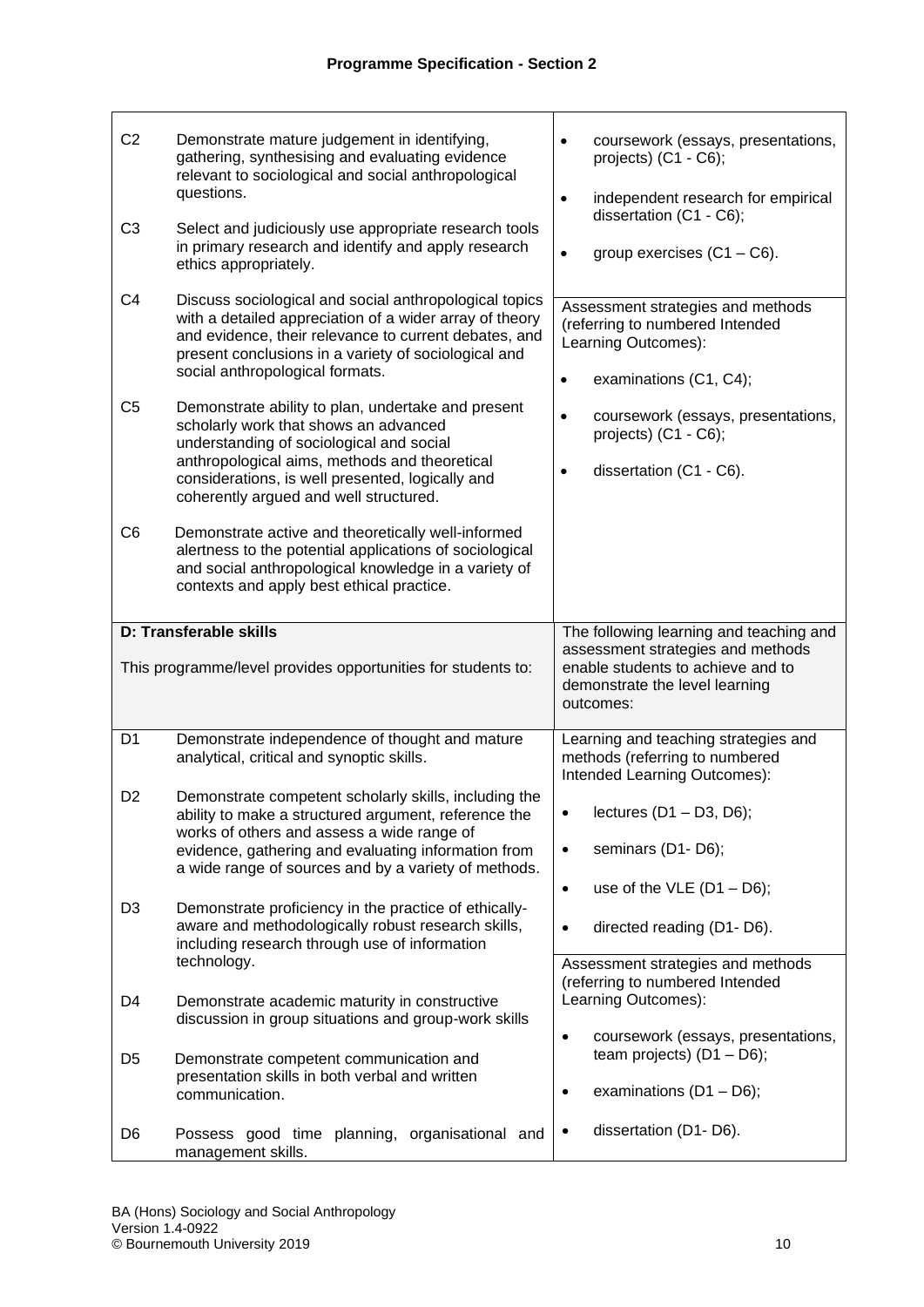# **LEVEL 5/DipHE INTENDED LEVEL OUTCOMES**

|                                                              | A: Knowledge and understanding<br>This programme/level provides opportunities for students to<br>develop and demonstrate knowledge and understanding to:                                                                                 | The following learning and teaching and<br>assessment strategies and methods<br>enable students to achieve and to<br>demonstrate the level learning<br>outcomes: |
|--------------------------------------------------------------|------------------------------------------------------------------------------------------------------------------------------------------------------------------------------------------------------------------------------------------|------------------------------------------------------------------------------------------------------------------------------------------------------------------|
| A1                                                           | Demonstrate broad and detailed knowledge of a<br>range of key concepts and theoretical approaches in<br>sociology and social anthropology.                                                                                               | Learning and teaching strategies and<br>methods (referring to numbered<br>Intended Learning Outcomes):                                                           |
| A <sub>2</sub>                                               | Provide a reasoned account of the relationships<br>between social and cultural forms, global processes<br>and historical change.                                                                                                         | lectures (A1-A6);<br>$\bullet$<br>seminars $(A1 - A6)$ ;<br>$\bullet$                                                                                            |
| A <sub>3</sub>                                               | Evaluate a range of sociological and social<br>anthropological research methods and their<br>appropriate use in generating sociological and social<br>anthropological knowledge and theory.                                              | directed reading $(A1 - A2, A4, A6)$ ;<br>$\bullet$<br>use of the VLE $(A1 - A6)$ ;<br>$\bullet$<br>independent research (for class                              |
| A4                                                           | Assess the nature of social relationships between<br>individuals, groups and social institutions and a wider<br>range of contexts and processes generating social<br>and economic inequalities, cultural divisions and<br>social change. | projects) $(A1 - A6)$ .<br>Assessment strategies and methods<br>(referring to numbered Intended<br>Learning Outcomes):                                           |
| A <sub>5</sub>                                               | Describe a range of qualitative, quantitative and digital<br>sources, research strategies and methods of data<br>collection, analysis and argumentation.                                                                                 | $\bullet$<br>coursework (essays, presentations,<br>team projects) (A1 - A5);                                                                                     |
| A6                                                           | Demonstrate critical understanding of human diversity<br>and commonality, as seen from an increasing array of<br>social and cultural, cross-cultural and comparative<br>perspectives.                                                    | examinations (including open book)<br>$\bullet$<br>$(A1 - A6);$                                                                                                  |
|                                                              | <b>B: Intellectual skills</b>                                                                                                                                                                                                            | The following learning and teaching and                                                                                                                          |
| This programme/level provides opportunities for students to: |                                                                                                                                                                                                                                          | assessment strategies and methods<br>enable students to achieve and to<br>demonstrate the level learning<br>outcomes:                                            |
| <b>B1</b>                                                    | Appreciate the value of comparative perspectives in<br>understanding a wide variety of human liveworlds<br>and social processes.                                                                                                         | Learning and teaching strategies and<br>methods (referring to numbered<br>Intended Learning Outcomes):                                                           |
| <b>B2</b>                                                    | Critically select and draw on evidence from a wide<br>range of sources and demonstrate an ability to<br>analyse and deploy them effectively in constructing<br>an academic argument.                                                     | lectures $(B1 - B3; B5 - B6);$<br>$\bullet$<br>seminars $(B1 - B5)$ ;<br>$\bullet$<br>directed reading $(B1 - B3; B5 -$<br>$\bullet$                             |
| B3                                                           | Critically compare, relate, select and evaluate a wide<br>range of theoretical perspectives in sociology and                                                                                                                             | B6);<br>use of the VLE $(B2 - B6)$ ;<br>$\bullet$                                                                                                                |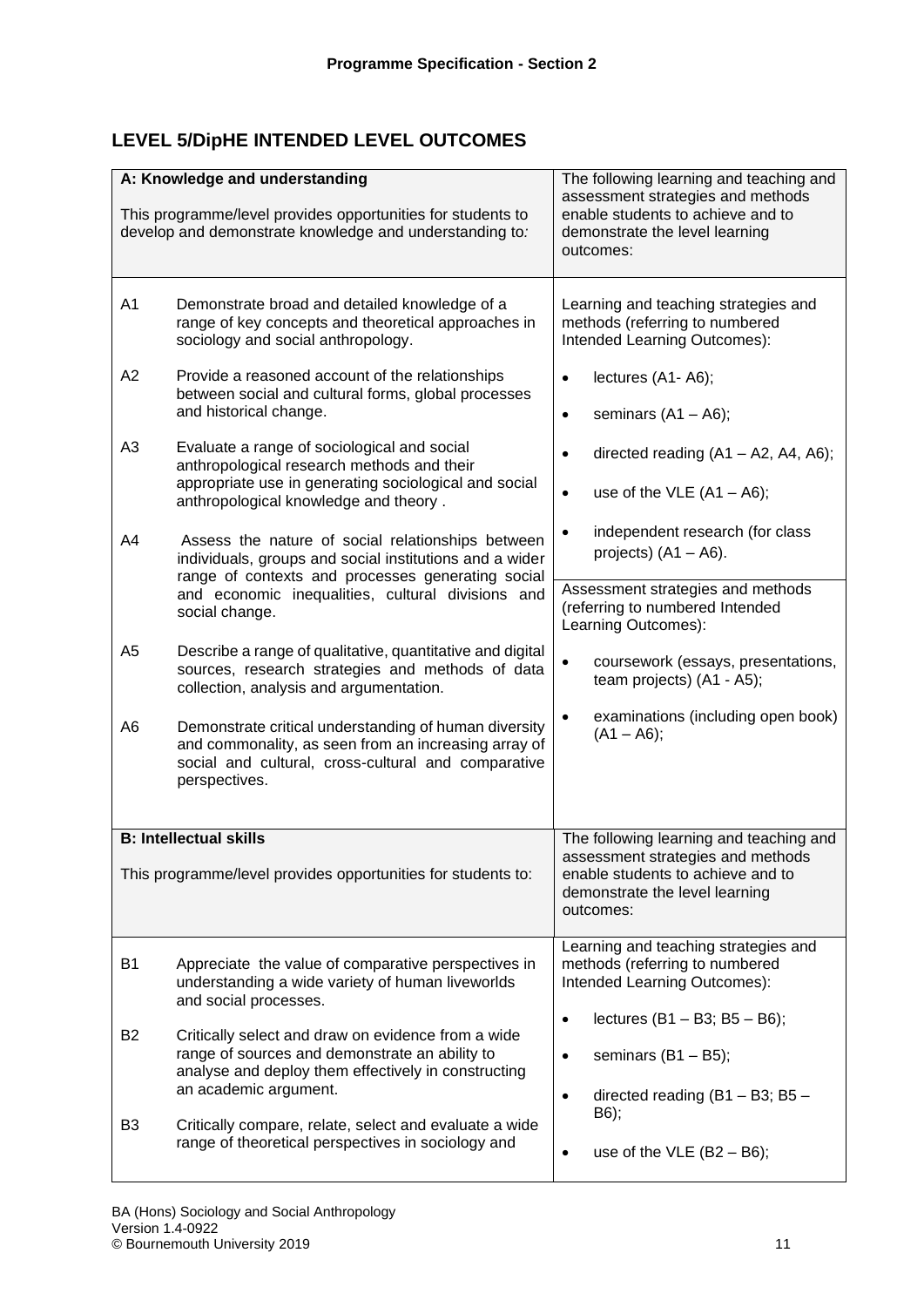|                | social anthropology as basis for logical arguments<br>and structure.                                                                                                                                                                                                             | independent research (for class<br>$\bullet$<br>projects) $(B1 - B6)$ .                                                                |
|----------------|----------------------------------------------------------------------------------------------------------------------------------------------------------------------------------------------------------------------------------------------------------------------------------|----------------------------------------------------------------------------------------------------------------------------------------|
| B4             | Develop reasoned and articulate discussions based<br>on a range of scholarly sociological and social<br>anthropological sources and using a range of<br>scholarly formats.                                                                                                       | Assessment strategies and methods<br>(referring to numbered Intended<br>Learning Outcomes):                                            |
| B <sub>5</sub> | Demonstrate developed awareness and skills in<br>critically and reflexively questioning cultural<br>assumptions (one's own and those of others) and<br>their impact on human experiences.                                                                                        | coursework (essays, presentations,<br>$\bullet$<br>team projects) $(B1 - B6)$ ;<br>examinations $(B1 - B6)$ ;<br>$\bullet$             |
| B <sub>6</sub> | Demonstrate proficiency in planning and writing<br>academic papers and presentations appropriate to<br>the level.                                                                                                                                                                |                                                                                                                                        |
|                | <b>C: Practical skills</b>                                                                                                                                                                                                                                                       | The following learning and teaching and                                                                                                |
|                | This programme/level provides opportunities for students to:                                                                                                                                                                                                                     | assessment strategies and methods<br>enable students to achieve and to<br>demonstrate the level learning<br>outcomes:                  |
| C <sub>1</sub> | Demonstrate ability to identify, analyse and critically<br>discuss sociologically and social anthropologically<br>informed questions using wider theoretical<br>perspectives in sociology and social anthropology.                                                               | Learning and teaching strategies and<br>methods (referring to numbered<br>Intended Learning Outcomes):                                 |
| C <sub>2</sub> | Possess the ability to identify, gather, synthesise and<br>evaluate from different types of evidence relevant to<br>sociological and social anthropological questions.                                                                                                           | lectures $(C1 - C2, C4-C6)$ ;<br>$\bullet$<br>coursework (essays, presentations,<br>$\bullet$<br>projects) (C1-C6);                    |
| C <sub>3</sub> | Have advanced, critical knowledge and<br>understanding of appropriate research tools and<br>research ethics used in sociological and social<br>anthropological research and apply research ethics<br>appropriatedly.                                                             | group exercises (C1 - C6).<br>$\bullet$<br>Assessment strategies and methods<br>(referring to numbered Intended<br>Learning Outcomes): |
| C4             | Discuss sociological and social anthropological topics<br>with a detailed appreciation of key theory and<br>evidence, their relevance to current debates, and<br>present conclusions in a variety of sociological and<br>social anthropological formats.                         | coursework (essays, presentations,<br>projects) (C1 - C6).<br>examinations (including open book)<br>$\bullet$                          |
| C <sub>5</sub> | Demonstrate ability to plan, undertake and present<br>scholarly work that shows an understanding of<br>sociological and social anthropological aims,<br>methods and theoretical considerations appropriate<br>to the level and a good degree of polish and maturity<br>in style. | (C1, C2; C4 - C5);                                                                                                                     |
| C <sub>6</sub> | Demonstrate some critical awareness of the<br>applications of sociological and social anthropological<br>knowledge in a range of contexts and their ethical<br>implications.                                                                                                     |                                                                                                                                        |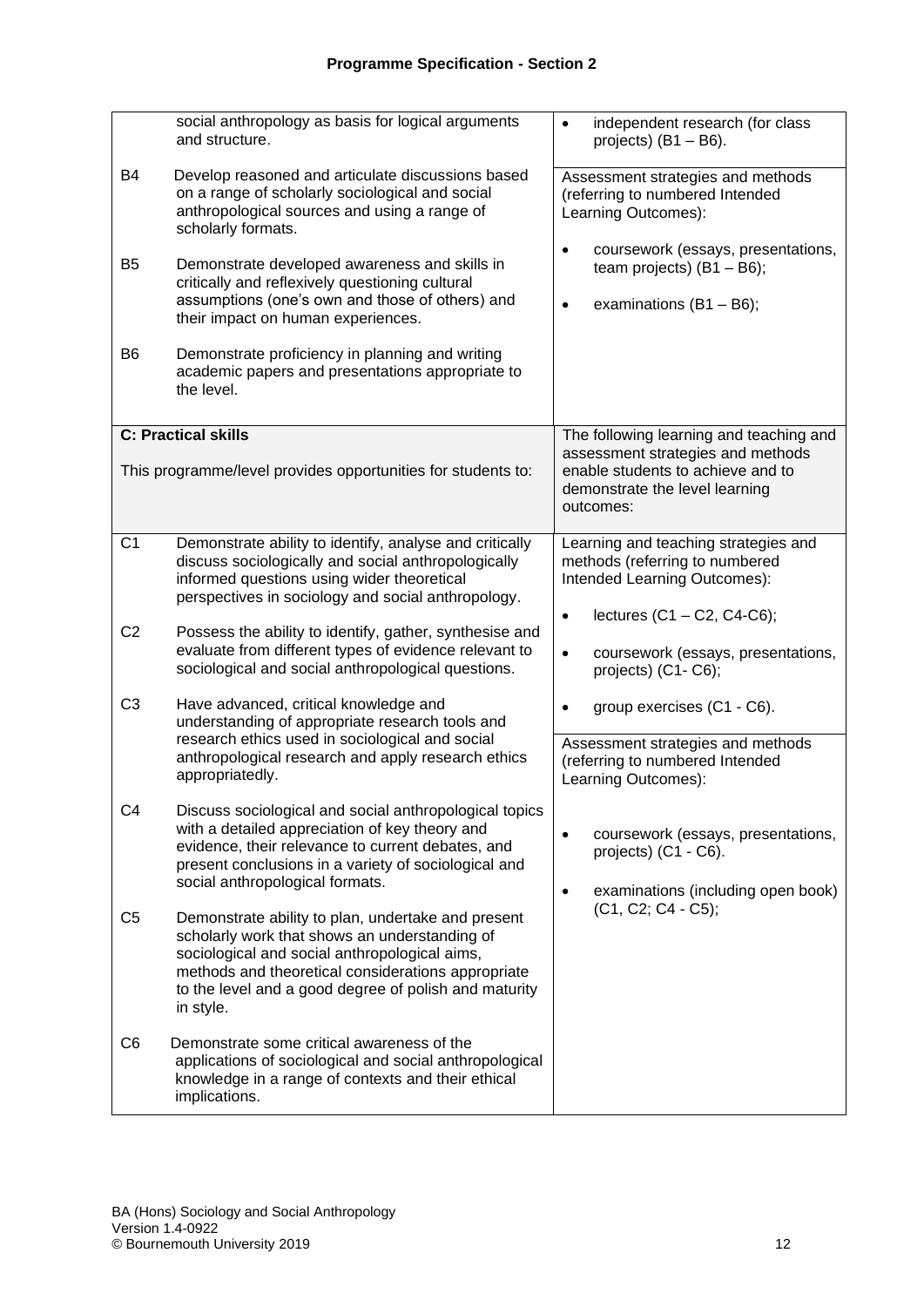|                      | D: Transferable skills<br>This programme/level provides opportunities for students to:                                                                                                                                                              | The following learning and teaching and<br>assessment strategies and methods<br>enable students to achieve and to<br>demonstrate the level learning<br>outcomes:                    |
|----------------------|-----------------------------------------------------------------------------------------------------------------------------------------------------------------------------------------------------------------------------------------------------|-------------------------------------------------------------------------------------------------------------------------------------------------------------------------------------|
| D1<br>D <sub>2</sub> | Demonstrate independence of thought and analytical,<br>critical and synoptic skills.<br>Demonstrate scholarly skills, including the ability to<br>make a structured argument, reference the works of<br>others and assess a wide range of evidence. | Learning and teaching strategies and<br>methods (referring to numbered<br>Intended Learning Outcomes):<br>lectures $(D1 - D3, D6)$ ;<br>$\bullet$<br>seminars (D1-D6);<br>$\bullet$ |
| D <sub>3</sub>       | Practice and demonstrate ethically-aware and<br>methodologically robust research skills (including<br>research through use of information technology).                                                                                              | use of the VLE $(D1 - D6)$ ;<br>$\bullet$<br>directed reading (D1 - D6).<br>group exercises $(D1 - D6)$                                                                             |
| D4<br>D <sub>5</sub> | Demonstrate an ability to engage in constructive<br>discussion in group situations and group-work skills.<br>Be articulate in both verbal and written                                                                                               | Assessment strategies and methods<br>(referring to numbered Intended<br>Learning Outcomes):                                                                                         |
| D <sub>6</sub>       | communication.<br>Possess good time planning, organisational and<br>management skills.                                                                                                                                                              | coursework (essays, presentations,<br>$\bullet$<br>projects) $(D1 - D6)$ ;<br>examinations (including open book)<br>$\bullet$<br>$(D1 - D6)$ ;                                      |

# **LEVEL 4/Cert HE INTENDED LEVEL OUTCOMES**

|    | A: Knowledge and understanding                                                                                                                                                                                                                       | The following learning and teaching and                                                                                                                      |
|----|------------------------------------------------------------------------------------------------------------------------------------------------------------------------------------------------------------------------------------------------------|--------------------------------------------------------------------------------------------------------------------------------------------------------------|
|    | This programme/level provides opportunities for students to<br>develop and demonstrate knowledge and understanding to:                                                                                                                               | assessment strategies and methods<br>enable students to achieve and to<br>demonstrate the level learning<br>outcomes:                                        |
| A1 | Demonstrate a sound knowledge of foundational<br>concepts and theoretical approaches in sociology<br>and social anthropology.                                                                                                                        | Learning and teaching strategies and<br>methods (referring to numbered<br>Intended Learning Outcomes):                                                       |
| A2 | Describe some key relationships between social and<br>cultural forms, global processes and historical<br>change.                                                                                                                                     | lectures $(A1 - A6)$ ;<br>$\bullet$<br>seminars $(A1 - A6)$ ;                                                                                                |
| A3 | Demonstrate an understanding of some key<br>sociological and social anthropology research<br>methods and their use in generating related<br>knowledge and theory.                                                                                    | directed reading $(A1 - A6)$ ;<br>use of the VLE $(A1 - A6)$ .                                                                                               |
| A4 | Describe and discuss the nature of social<br>relationships between individuals, groups and social<br>institutions and a critical understanding of processes<br>generating social and economic inequalities, cultural<br>divisions and social change. | Assessment strategies and methods<br>(referring to numbered Intended<br>Learning Outcomes):<br>coursework (essays, presentations,<br>projects) $(A1 - A6)$ ; |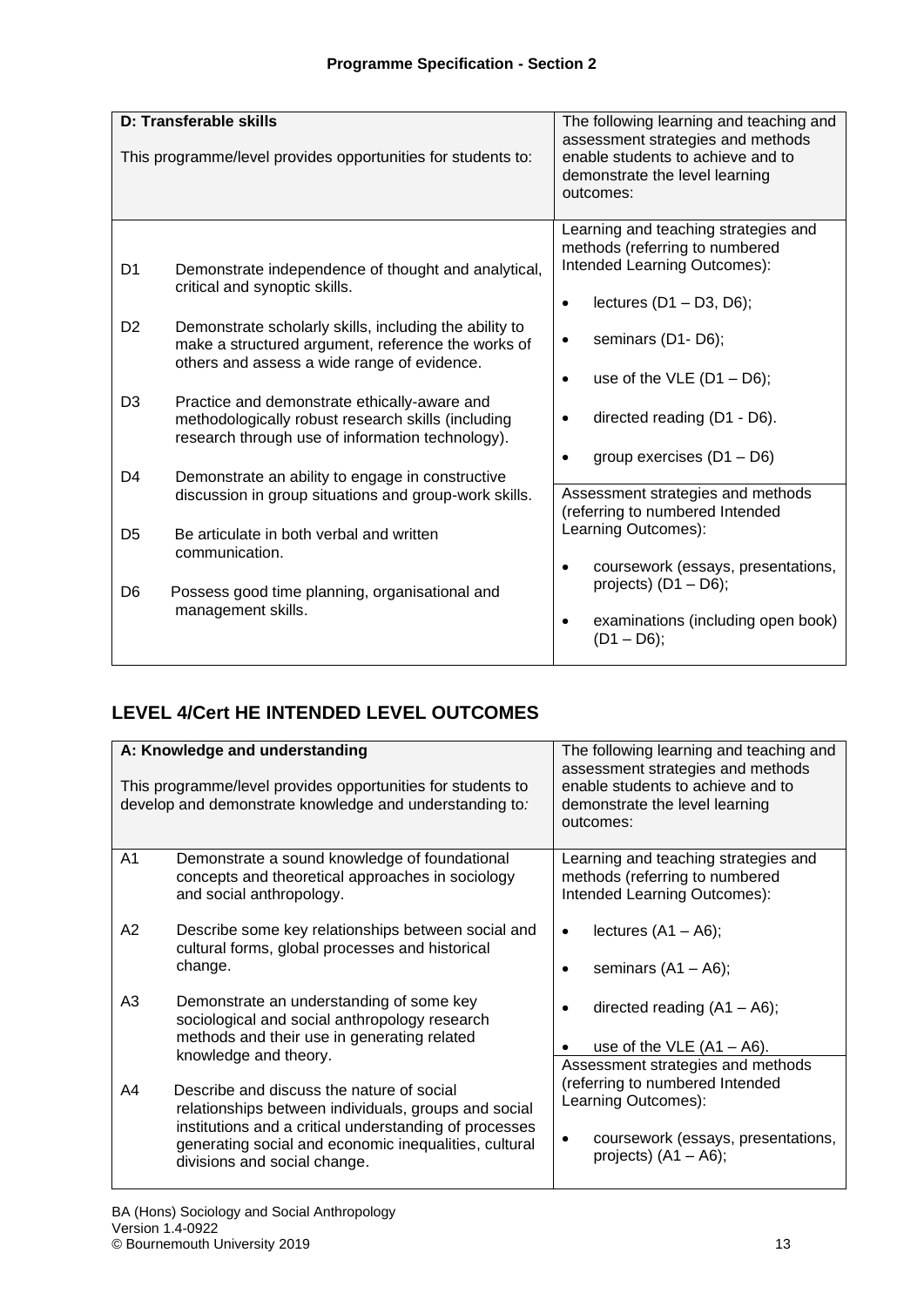| A <sub>5</sub> | Describe a range of qualitative, quantitative and<br>digital sources, research strategies and methods of<br>data collection, analysis and argumentation and their<br>uses in sociology and social anthropology. | examinations (including open book)<br>$\bullet$<br>$(A1 - A6)$ .                                                      |  |  |  |  |  |  |  |  |  |
|----------------|-----------------------------------------------------------------------------------------------------------------------------------------------------------------------------------------------------------------|-----------------------------------------------------------------------------------------------------------------------|--|--|--|--|--|--|--|--|--|
| A6             | Demonstrate understanding of human diversity and<br>commonality, as seen from selected social and<br>cultural perspectives.                                                                                     |                                                                                                                       |  |  |  |  |  |  |  |  |  |
|                | <b>B: Intellectual skills</b>                                                                                                                                                                                   | The following learning and teaching and<br>assessment strategies and methods                                          |  |  |  |  |  |  |  |  |  |
|                | This programme/level provides opportunities for students to:                                                                                                                                                    | enable students to achieve and to<br>demonstrate the level learning<br>outcomes:                                      |  |  |  |  |  |  |  |  |  |
| <b>B1</b>      | Appreciate the value of comparative perspectives in<br>understanding human liveworlds and social<br>processes.                                                                                                  | Learning and teaching strategies and<br>methods (referring to numbered<br>Intended Learning Outcomes):                |  |  |  |  |  |  |  |  |  |
| <b>B2</b>      | Identify and use evidence from a broad range of<br>sources and demonstrate an ability to deploy them<br>appropriately in constructing an academic argument.                                                     | lectures $(B1 - B3; B5 - B6);$<br>$\bullet$<br>seminars $(B1 - B6)$ ;<br>$\bullet$                                    |  |  |  |  |  |  |  |  |  |
| B3             | Critically compare, relate and evaluate key theoretical<br>perspectives in sociology and social anthropology.                                                                                                   | directed reading (B1 - B3; B5 -<br>$\bullet$<br>B6);                                                                  |  |  |  |  |  |  |  |  |  |
| B4             | Develop reasoned and articulate discussions based<br>on selected, scholarly sociological and social<br>anthropological sources and using different scholarly<br>formats.                                        | use of the VLE (B2, B4);<br>$\bullet$<br>independent research (for class<br>$\bullet$<br>projects) (B1 - B5).         |  |  |  |  |  |  |  |  |  |
| B <sub>5</sub> | Show an awareness of the importance of critically and<br>reflexively questioning cultural assumptions (one's<br>own and those of others) and their impact on human<br>experiences.                              | Assessment strategies and methods<br>(referring to numbered Intended<br>Learning Outcomes):                           |  |  |  |  |  |  |  |  |  |
| B6             | Demonstrate proficiency in planning and writing<br>academic papers and presentations appropriate to                                                                                                             | coursework (essays, presentations,<br>$\bullet$<br>projects) $(B1 - B6)$ ;                                            |  |  |  |  |  |  |  |  |  |
|                | the level.                                                                                                                                                                                                      | examinations (including open book)<br>$(B1 - B6)$ .                                                                   |  |  |  |  |  |  |  |  |  |
|                | <b>C: Practical skills</b>                                                                                                                                                                                      | The following learning and teaching and                                                                               |  |  |  |  |  |  |  |  |  |
|                | This programme/level provides opportunities for students to:                                                                                                                                                    | assessment strategies and methods<br>enable students to achieve and to<br>demonstrate the level learning<br>outcomes: |  |  |  |  |  |  |  |  |  |
| C1             | Demonstrate ability to identify and critically discuss<br>sociologically and social anthropological informed<br>questions using key theoretical perspectives in<br>sociology and social anthropology.           | Learning and teaching strategies and<br>methods (referring to numbered<br>Intended Learning Outcomes):                |  |  |  |  |  |  |  |  |  |
| C <sub>2</sub> | Possess the ability to identify, gather, synthesise and<br>deploy some evidence relevant to sociological and<br>social anthropological questions.                                                               | lectures (C1 - C3, C6);<br>$\bullet$<br>seminars $(C1 - C2, C4 - C6)$<br>$\bullet$                                    |  |  |  |  |  |  |  |  |  |
|                |                                                                                                                                                                                                                 | coursework (essays, presentations,<br>$\bullet$<br>projects) (C1 - C6);                                               |  |  |  |  |  |  |  |  |  |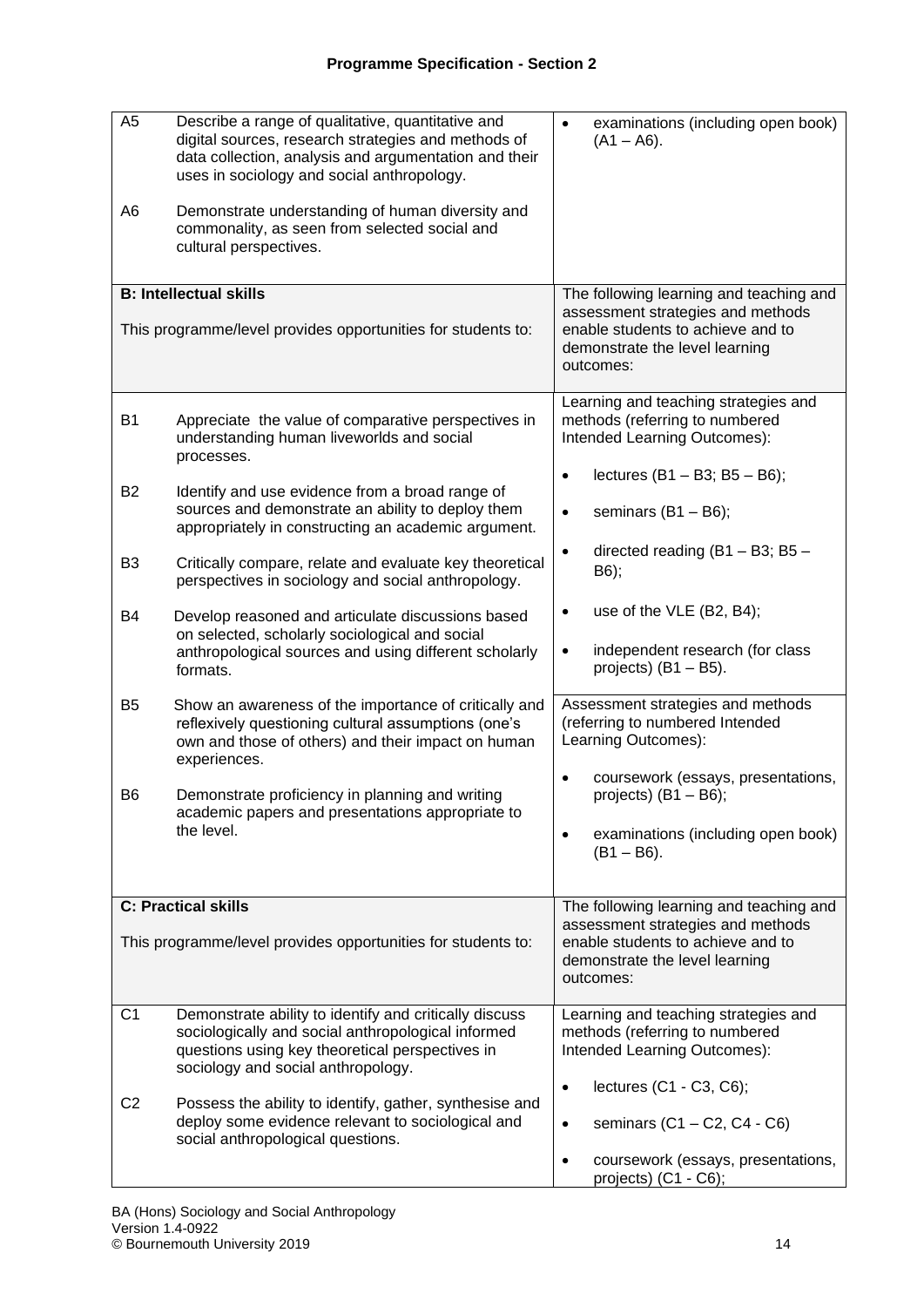| C <sub>3</sub> | Obtain a sound knowledge and understanding of<br>appropriate research tools and research ethics used<br>in sociological and social anthropological research.                                                                                                | group exercises (C 1 - C6).                                                                                                                    |  |  |  |  |  |  |  |
|----------------|-------------------------------------------------------------------------------------------------------------------------------------------------------------------------------------------------------------------------------------------------------------|------------------------------------------------------------------------------------------------------------------------------------------------|--|--|--|--|--|--|--|
| C <sub>4</sub> | Discuss sociological and social anthropological topics<br>using some key theory and evidence, describe their<br>relevance to current debates, and present<br>conclusions in a range of sociological and social                                              | Assessment strategies and methods<br>(referring to numbered Intended<br>Learning Outcomes):<br>$\bullet$<br>coursework (essays, presentations, |  |  |  |  |  |  |  |
|                | anthropological formats.                                                                                                                                                                                                                                    | projects) (C1, C3, C5, C6).                                                                                                                    |  |  |  |  |  |  |  |
| C <sub>5</sub> | Demonstrate ability to plan, undertake and present<br>scholarly work that demonstrates a basic<br>understanding of sociological and social<br>anthropological aims, methods and theoretical<br>considerations and is accurate in presentation and<br>style. | examinations (including open book)<br>$\bullet$<br>(C1- C2, C4 - C5).                                                                          |  |  |  |  |  |  |  |
| C <sub>6</sub> | Demonstrate some awareness of the potential<br>applications of sociological and social anthropological<br>knowledge in a variety of contexts and their ethical<br>implications.                                                                             |                                                                                                                                                |  |  |  |  |  |  |  |
|                | <b>D: Transferable skills</b>                                                                                                                                                                                                                               | The following learning and teaching and<br>assessment strategies and methods                                                                   |  |  |  |  |  |  |  |
|                | This programme/level provides opportunities for students to:                                                                                                                                                                                                | enable students to achieve and to<br>demonstrate the level learning<br>outcomes:                                                               |  |  |  |  |  |  |  |
| D <sub>1</sub> | Demonstrate independent learning skills, basic study<br>skills and analytical skills.                                                                                                                                                                       | Learning and teaching strategies and<br>methods (referring to numbered<br>Intended Learning Outcomes):                                         |  |  |  |  |  |  |  |
| D <sub>2</sub> | Practice and demonstrate basic scholarly skills,<br>including the ability to identify and use theoretically-                                                                                                                                                | lectures $(D2 - D3, D5)$ ;<br>$\bullet$<br>seminars (D1-D6);<br>$\bullet$                                                                      |  |  |  |  |  |  |  |
|                | informed arguments and relevant evidence, and<br>reference the works of others appropriatedly.                                                                                                                                                              | use of the VLE $(D1 - D4)$ ;                                                                                                                   |  |  |  |  |  |  |  |
| D <sub>3</sub> | Acquire and demonstrate knowledge about research<br>skills and ethics (including research through use of                                                                                                                                                    | directed reading (D1-D6).                                                                                                                      |  |  |  |  |  |  |  |
|                |                                                                                                                                                                                                                                                             |                                                                                                                                                |  |  |  |  |  |  |  |
| D4             | information technology).<br>Demonstrate interest and an ability to engage in<br>constructive discussion in group situations and                                                                                                                             | Assessment strategies and methods<br>(referring to numbered Intended<br>Learning Outcomes):                                                    |  |  |  |  |  |  |  |
|                | group-work skills.                                                                                                                                                                                                                                          | coursework (essays, presentations,<br>$\bullet$<br>projects) $(D1 - D6)$ ;                                                                     |  |  |  |  |  |  |  |
| D5             | Be articulate in both verbal and written<br>communication.                                                                                                                                                                                                  | examinations (including open book)<br>$\bullet$<br>$(D1 - D6)$ .                                                                               |  |  |  |  |  |  |  |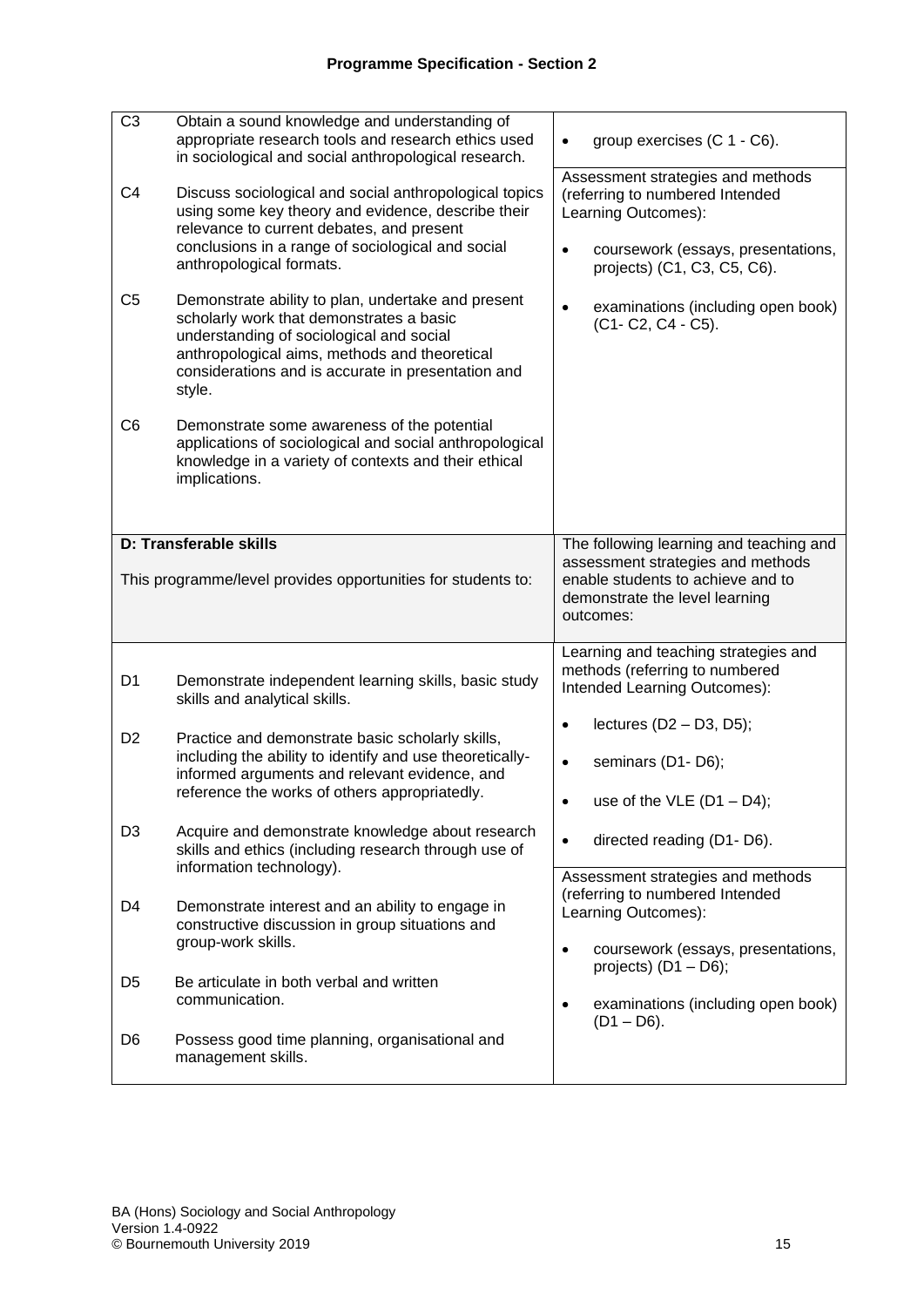#### **Learning and Teaching Strategies and Methods**

The overall programme learning outcomes will be achieved through a range of teaching and learning methods and strategies appropriate to each level.

#### *Subject knowledge and understanding*

This will be achieved at each level through the following:

- Interactive lectures that capture students' interest and excite their curiosity about the two subject areas of sociology and social anthropologly.
- Discussion-based seminars, designed to facilitate and reinforce students' understanding of the subject areas, and encourage critical and independent thinking.
- Access (via Bightspace) to a range of online learning resources, tutorials and subject-specific websites.
- Individual or group projects and tutorials, often related to 'authentic' (problem-based) assignments and independent research, which are usually student-led.

At Level 4 the emphasis is on acquiring foundational knowledge of sociology and social anthropology through six core units. Of these, units such as the Introduction to Social Theory, Introduction to Social Research and Introduction to Social Anthropology offer generic foundations in the two subject areas. Others, such as Families and Kinship in Contemporary Society, Social Exclusion and Discrimination and Understanding Communities combine insights and approaches from across the two subject areas.

Level 5 units build on these foundations by developing more in depth theoretical knowledge of each subject area through the core units Contemporary Social Theory and Understanding Cultures. These are supplemented by a choice of two option units from a range of sociological, social anthropological and wider social science units that address pertinent issues in diverse human lifeworlds, past and present. Students can chose from a focus on globalisation, disability, crime (its impact, and policing), growing up and growing old, archaeology and anthropology, migration, or on prehistoric Europe. Level 5 also builds students research knowledge and skills through the core units Qualitative Research Skills and Doing Ethnographic Research with an additional option available in Quantitative Skills.

At Level 6 students will further deepen their knowledge in relation to the current applications of sociological and social anthropological theory to real-world concerns, both at home and globally, through the core units Politics & Ideology (sociology) and Anthropology of Interventions (social anthropology). They also have the choice of two units from a wide range of option units, enabling them to develop specialist knowledge in specific areas of contemporary interest across both subject fields, relating to belief, gender, terrorism and crime, or human interactions with their environment in both past and present. In addition, they undertake a 40-credit dissertation on a topic of their own choice, within which they receive personalised guidance from an appropriate dissertation supervisor.

#### *Intellectual skills*

At all levels, students will be encouraged to explore and actively reflect on the nature of sociological and social anthropological theories and methods, and to think critically about the different kinds of data which emerge from them. This will include encouraging students to develop an informed reflexivity about their own knowledge and perspectives, and challenging their habitual understanding of the world by learning about social processes and human experiences which are unfamiliar to them, both historically and culturally. Lectures, discussion-based seminars, student field trips and online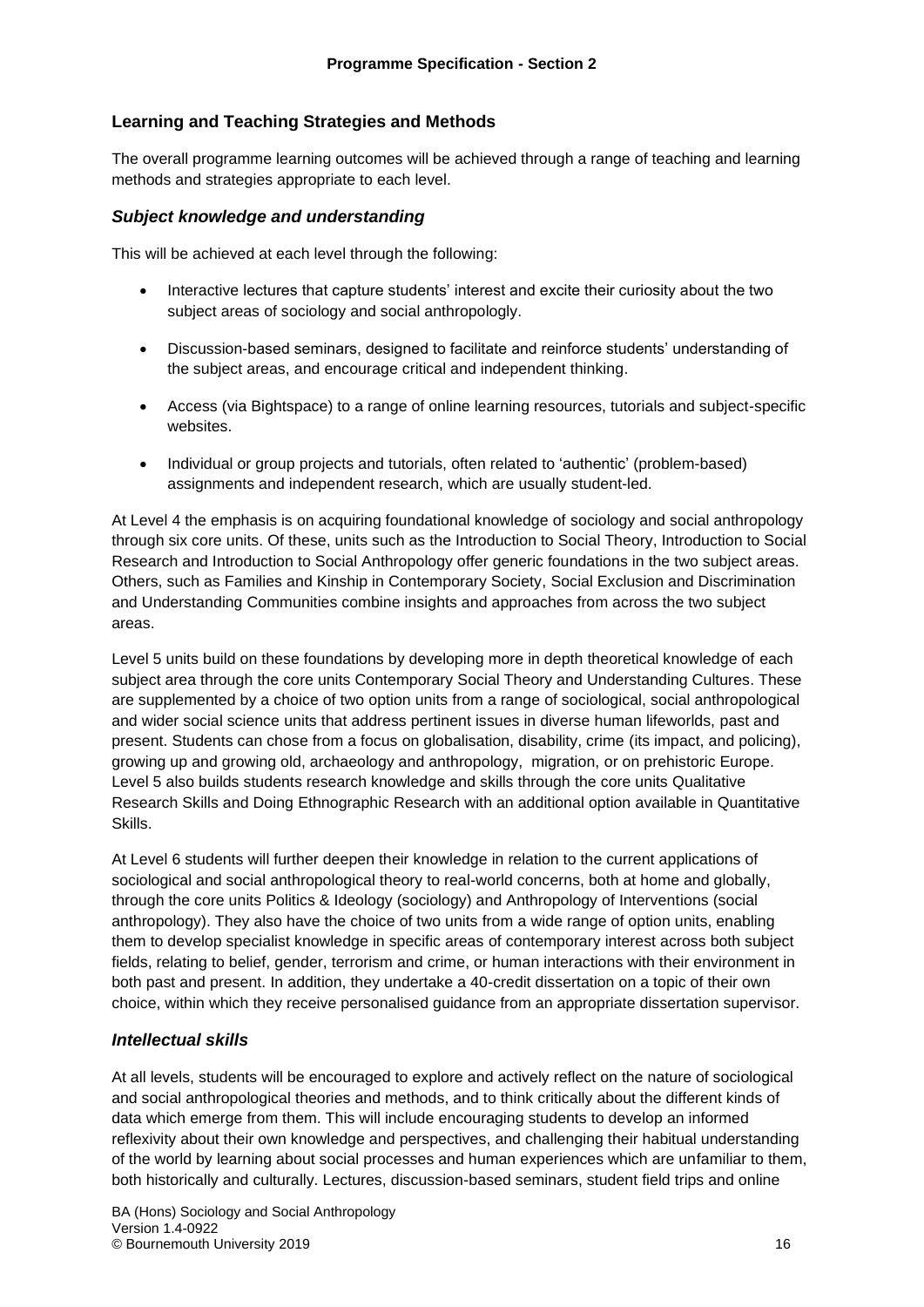learning resources will provide ample opportunities for students to develop these skills throughout the programme.

At Level 4 students will be introduced to distinctive sociological and criminological methods of acquiring and analysing data, through units such as Introduction to Social Research. They will learn about people and places that are both familiar and unfamiliar to them.

Level 5 seeks to develop students' critical understanding of the relationships between theoretical perspectives in anthropology and sociology, the ways in which these inform research methods and the different kinds of data which can result. They will be encouraged to broaden their historical and global awareness of different human experiences through core units such as Contemporary Social Theory and Understanding Cultures as well as through option units such as, for example, Understanding Globalisation, Growing Up and Growing Old, or HumanTrafficking and Criminality.

Building on this, students at Level 6 will increasingly have the opportunity to carry out their own, selfdirected study of a particular topic of interest. This will enable them to develop an informed evaluation of different sociological and social anthropological understandings of the world, including a range of methodological and theoretical approaches. Students will be able to study innovative, contemporary units, such as Anthropology of International Intervention and Politics and Ideology and chose from option units such as Troubling Gender, Seekers, Believers & Iconoclasts: Sociology of Thought, Terrorism, Protection & Society.

## *Subject specific skills*

Throughout the programme, students will be encouraged to develop ways of thinking and asking sociological and social anthropologically-informed questions about the world, which build on their knowledge of theoretical approaches and methodologies specific to both subjects. Through taking part in lectures, seminars and self-directed study for various units, they will be expected to develop skills in gathering appropriate evidence and evaluating it in order to address these questions. Several units will also explicitly enable students to develop their awareness of the potential application of sociological and social anthropological knowledge to a variety of contexts.

At Level 4 students will gain a general, elementary understanding of the kinds of questions sociologists and social anthropologists pursue in their study of social life and human experiences, as well as an understanding of the theoretical underpinnings of these questions and issues through units such as Introduction to Social Theory, Introduction to Social Research, Introduction to Social Anthropology, Social Inequality and Exclusion, Families and Kinship in Contemporary Society, and Understanding Communities.

At Level 5 students will broaden and deepen their understanding of social inquiry and expand their understanding of the kinds of methods appropriate to exploring different sociological and social anthropological questions, for instance through units such as Qualitative Research Methods, Contemporary Social Theory, Doing Ethnography, and Understanding Cultures as well as the option units available at this level.

At Level 6 students will increasingly be expected to plan and carry out their own independent investigation of topics of interest to them, using appropriate theoretical and conceptual frameworks and with appropriate academic guidance from lecturers (supervised projects). Units such as Anthropology of International Intervention or Troubling Gender employ authentic assignments aimed at exploring real-life applications of theoretical knowledge in team projects. For example, students might be asked to develop a sociologically and social anthropologically-informed 'gender antidiscrimination campaign' or an 'intervention policy brief' directed at a fictive national or international governmental body. At this stage also virtual teaching tools might be increasingly used, including wikis, blogs, polling devices or social media.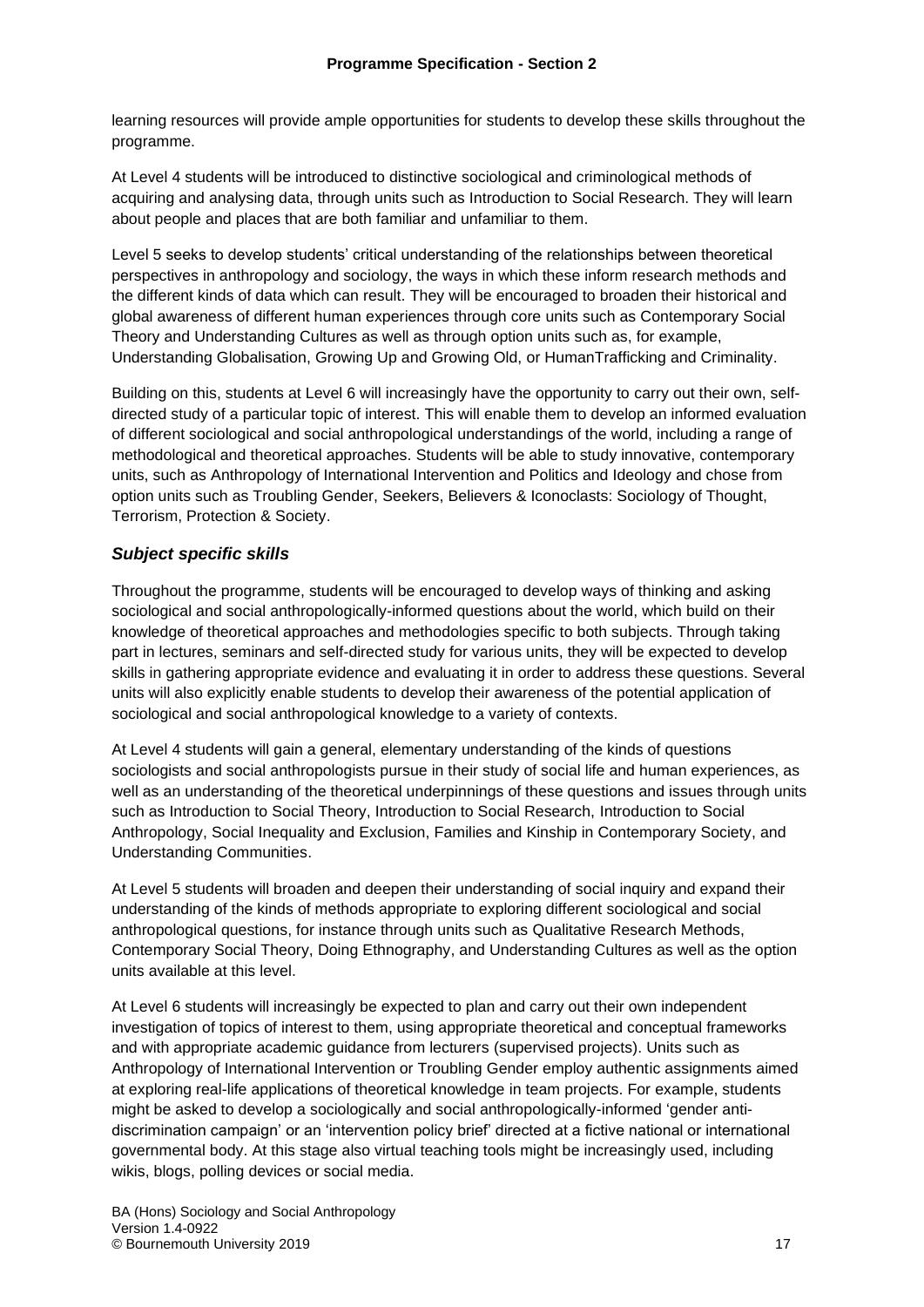#### *Transferable Skills*

Through studying this programme, participating in lectures and seminars and undertaking a range of assessments, students will develop key transferable skills, in particular the ability to think independently and evaluate different moral and intellectual positions critically. Through a blend of structured and student-led activities across different units, students will learn to manage their time effectively. They will develop their written and oral presentation skills, and to engage in constructive group discussions.

All Level 4 students will be encouraged to discuss and ask questions about the topics that are the focus of their learning. Guidance from academic staff and librarians will enable them to develop their scholarly and study skills (e.g., in referencing, managing their time, independent learning and making a structured argument). They will be encouraged to plan their time and manage the competing workloads of different units. They will also gain experience in presenting their work in oral and written form.

Level 5 students will advance these skills as unit content becomes more challenging and wideranging. There is an emphasis of developing primary research skills and best research practice at this level. Both core and optional units such as Understanding Cultures, the Placement Learning unit, or Growing Up and Growing Old will further developing independent learning skills and knowledge of practical applications of the subject areas, partly through group exercises.

Level 6 will make new demands on students in terms of managing an increasingly self-directed workload, including independent study for the dissertation, providing them with opportunities to further develop their communication, time management and scholarly skills.

#### **Assessment Strategies and Methods**

The programme will combine a wide-range of different forms of assessment of the intended learning outcomes.

#### *Level 4*

At Level 4, subject knowledge and understanding, intellectual skills, subject-specific skills and transferable skills may be assessed by:

- seen and unseen examinations
- written assignments
- presentations
- group study.

The methods of assessment employed are well suited to Level 4 intended learning outcomes, including promoting well-rounded, foundational knowledge of the subject areas and skills, and enabling students to develop their written communication and presentation skills, as well as their time planning and management skills.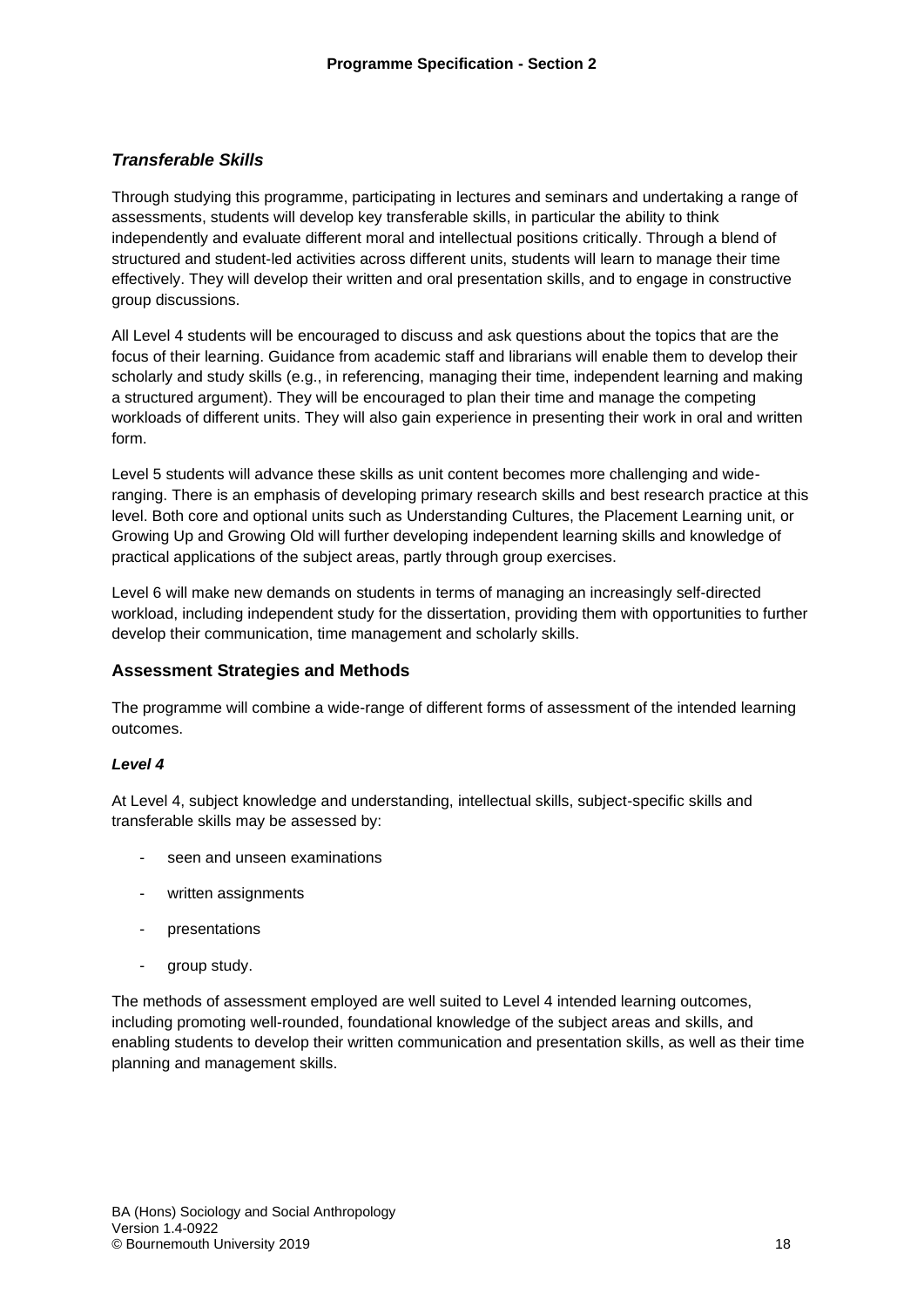#### *Level 5*

At Level 5, subject knowledge, intellectual skills, subject-specific skills and transferable skills may be assessed in core units by:

- written assignments
- portfolio assignments
- individual written evaluations of group projects and presentations
- seen and unseen examination.

At this level there may be a greater emphasis on coursework assessment through written assignments and reports than exams within core units. Coursework assessment will enable students to expand on the foundational knowledge and skills gained at Level 4, develop stronger critical and reflexive skills and the ability to think independently, all of which will be important preparation for Level 6 work.

#### *Level 6*

At Level 6, core subject knowledge, intellectual skills, subject-specific skills and transferable skills may be assessed by

- written assignments
- portfolio development
- 10,000 word dissertation
- Seen and unseen examinations
- oral presentations

At this level, assessments are designed to further enhance students' critical and reflexive skills, their in-depth knowledge of specialist subject areas, competence in independent study and learning, as well as time management and written and oral communication skills.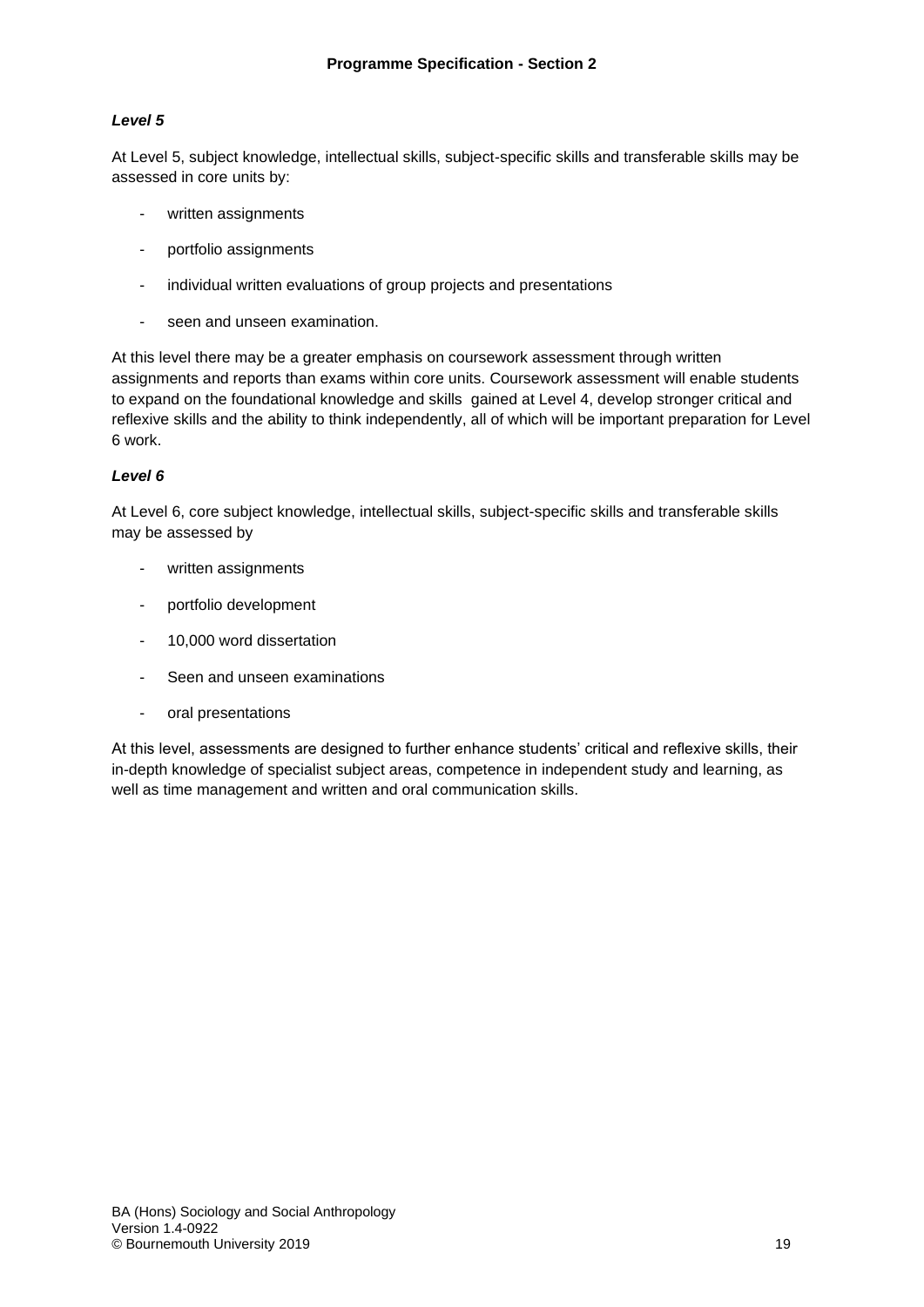## **ADMISSION REGULATIONS**

The regulations for this programme are the University's Standard Undergraduate Admissions regulations. These are available at:

<https://intranetsp.bournemouth.ac.uk/pandptest/3a-undergraduate-admissions-regulations.pdf>

## **PROGRESSION ROUTES**

Recognition arrangements provide formally approved entry or progression routes through which students are eligible to apply for a place on a programme leading to a BU award. Recognition does not guarantee entry onto the BU receiving programme only eligibility to apply. In some cases, additional entry criteria such as a Merit classification from the feeder programme may also apply. Please see the Recognition Register for a full list of approved Recognition arrangements and agreed entry criteria.

## **ASSESSMENT REGULATIONS**

The regulations for this programme are the University's Standard Undergraduate Assessment Regulations. These can be found at:

[https://intranetsp.bournemouth.ac.uk/pandptest/6a-standard-assessment-regulations](https://intranetsp.bournemouth.ac.uk/pandptest/6a-standard-assessment-regulations-undergraduate.pdf)[undergraduate.pdf](https://intranetsp.bournemouth.ac.uk/pandptest/6a-standard-assessment-regulations-undergraduate.pdf)

# **WORK BASED LEARNING (WBL) AND PLACEMENT ELEMENTS**

Every student will be given the opportunity to undertake a placement. The programme offers two placement opportunities:

- *Placement Learning unit* An optional Placement Learning Unit (20 days or 150 hours) will be available at Level 5.
- *Practice Placement (Sandwich option)* A 30-week placement taken over the course of a full academic year at Level P.
- Further details are available in the unit specifications and placement handbooks.

Students wishing to undertake placements through either route **will be expected to actively seek out opportunities for placement and make arrangements to undertake them** in a way which meets all appropriate guidelines.

,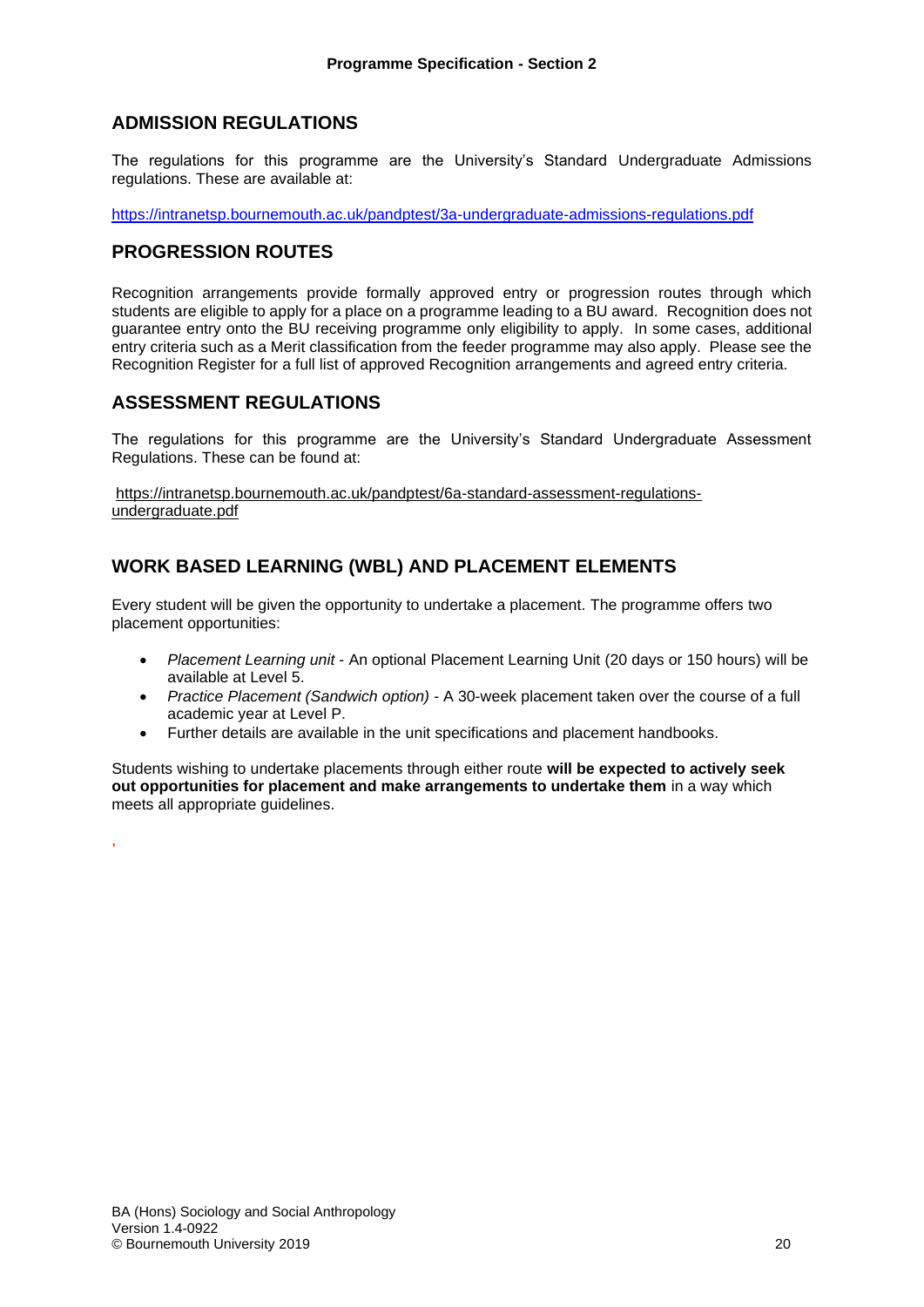# **Programme Skills Matrix**

|              | <b>Units</b>                                               |           |              |              |                         |           |           |                |                |                         |                         |                |           |              |              |                         |           |            |           |                |                |              |           |                |           |
|--------------|------------------------------------------------------------|-----------|--------------|--------------|-------------------------|-----------|-----------|----------------|----------------|-------------------------|-------------------------|----------------|-----------|--------------|--------------|-------------------------|-----------|------------|-----------|----------------|----------------|--------------|-----------|----------------|-----------|
|              |                                                            |           | A            | A            | A                       | A         | A         | в              | В              | В                       | в                       | В              | в         | C            | C            | C                       | C         | C          | C         | D              | D              | D            | D         | D              | D         |
|              |                                                            |           | $\mathbf{2}$ | $\mathbf{3}$ | $\overline{\mathbf{4}}$ | 5         | 6         | $\overline{1}$ | $\overline{2}$ | $\overline{\mathbf{3}}$ | $\overline{\mathbf{4}}$ | $5\phantom{a}$ | 6         | $\mathbf{1}$ | $\mathbf{2}$ | $\overline{\mathbf{3}}$ | 4         | $\sqrt{5}$ | 6         | $\overline{1}$ | $\overline{2}$ | $\mathbf{3}$ | 4         | $5\phantom{a}$ | 6         |
|              | Politics and Ideology                                      | $\bullet$ | $\bullet$    | $\bullet$    | $\bullet$               |           |           |                | $\bullet$      | $\bullet$               | $\bullet$               |                |           | $\bullet$    |              |                         | $\bullet$ | $\bullet$  | $\bullet$ | $\bullet$      | $\bullet$      | $\bullet$    | $\bullet$ | $\bullet$      | $\bullet$ |
| Е            | Anthropology of International Intervention                 | $\bullet$ | $\bullet$    | $\bullet$    | $\bullet$               | $\bullet$ | $\bullet$ | $\bullet$      | $\bullet$      | $\bullet$               | $\bullet$               | $\bullet$      | $\bullet$ | $\bullet$    | $\bullet$    |                         | $\bullet$ | $\bullet$  | $\bullet$ | $\bullet$      | $\bullet$      | $\bullet$    | $\bullet$ | $\bullet$      | $\bullet$ |
| $\mathsf{V}$ | Criminology of Organisations                               |           | $\bullet$    | $\bullet$    | $\bullet$               |           |           |                | $\bullet$      | $\bullet$               | $\bullet$               |                |           | $\bullet$    |              |                         | $\bullet$ | $\bullet$  |           | $\bullet$      | $\bullet$      |              |           | $\bullet$      | $\bullet$ |
| E            | Seekers, Believers & Iconoclasts: Sociology of Thought     | $\bullet$ | $\bullet$    | $\bullet$    | $\bullet$               | $\bullet$ | $\bullet$ | $\bullet$      | $\bullet$      | $\bullet$               | $\bullet$               | $\bullet$      | $\bullet$ | $\bullet$    | $\bullet$    |                         | $\bullet$ | $\bullet$  | $\bullet$ | $\bullet$      | $\bullet$      | $\bullet$    |           | $\bullet$      | $\bullet$ |
|              | Crime and Criminal Justice in the 21 <sup>st</sup> Century |           | $\bullet$    |              | $\bullet$               |           |           |                | $\bullet$      |                         | $\bullet$               |                |           | $\bullet$    |              |                         | $\bullet$ | $\bullet$  |           | $\bullet$      | $\bullet$      | $\bullet$    |           | $\bullet$      | $\bullet$ |
|              | 'Troubling' Gender                                         | $\bullet$ | $\bullet$    | $\bullet$    | $\bullet$               | $\bullet$ | $\bullet$ | $\bullet$      | $\bullet$      | $\bullet$               | $\bullet$               | $\bullet$      | $\bullet$ | $\bullet$    | $\bullet$    |                         | $\bullet$ | $\bullet$  | $\bullet$ | $\bullet$      | $\bullet$      |              | $\bullet$ | $\bullet$      | $\bullet$ |
| 6            | Intersectional Criminology                                 |           | $\bullet$    |              | $\bullet$               |           |           | $\bullet$      | $\bullet$      | $\bullet$               | $\bullet$               | $\bullet$      |           | $\bullet$    |              |                         | $\bullet$ | $\bullet$  |           | $\bullet$      | $\bullet$      | $\bullet$    | $\bullet$ | $\bullet$      | $\bullet$ |
|              | Terrorism, Protection & Society                            | $\bullet$ | $\bullet$    | $\bullet$    | $\bullet$               |           | $\bullet$ | $\bullet$      | $\bullet$      | $\bullet$               | $\bullet$               | $\bullet$      | $\bullet$ | $\bullet$    | $\bullet$    |                         | $\bullet$ | $\bullet$  |           | $\bullet$      | $\bullet$      | $\bullet$    | $\bullet$ | $\bullet$      | $\bullet$ |
|              | Drugs, Crime & Society                                     |           | $\star$      |              | $\star$                 |           |           | $\star$        | $\star$        |                         |                         | $\star$        |           | $\star$      |              |                         | $\star$   | $\star$    |           | $\star$        | $\star$        |              | $\star$   | $\star$        | $\star$   |
|              | The Sociology of Health and Illness                        | $\bullet$ | $\bullet$    | $\bullet$    | $\bullet$               |           | $\bullet$ | $\bullet$      | $\bullet$      | $\bullet$               | $\bullet$               | $\bullet$      | $\bullet$ | $\bullet$    | $\bullet$    |                         |           | $\bullet$  | $\bullet$ | $\bullet$      | $\bullet$      |              | $\bullet$ | $\bullet$      | $\bullet$ |
|              | Cultural Ecology (FST)                                     | $\bullet$ | $\bullet$    | $\bullet$    |                         | $\bullet$ | $\bullet$ | $\bullet$      | $\bullet$      | $\bullet$               |                         |                |           |              |              |                         |           | $\bullet$  |           | $\bullet$      | $\bullet$      | $\bullet$    | $\bullet$ | $\bullet$      | $\bullet$ |
|              | Animals and Society (FST)                                  |           | $\bullet$    | $\bullet$    |                         | $\bullet$ | $\bullet$ | $\bullet$      | $\bullet$      |                         |                         |                |           |              |              |                         |           | $\bullet$  |           | $\bullet$      | $\bullet$      | $\bullet$    |           | $\bullet$      | $\bullet$ |
|              | <b>Dissertation</b>                                        | $\bullet$ | $\bullet$    | $\bullet$    | $\bullet$               | $\bullet$ | $\bullet$ | $\bullet$      | $\bullet$      |                         | $\bullet$               | $\bullet$      | $\bullet$ | $\bullet$    | $\bullet$    | $\bullet$               | $\bullet$ | $\bullet$  | $\bullet$ | $\bullet$      | $\bullet$      | $\bullet$    | $\bullet$ | $\bullet$      | $\bullet$ |
|              | <b>Understanding Cultures</b>                              | $\bullet$ | $\bullet$    | $\bullet$    | $\bullet$               | $\bullet$ | $\bullet$ | $\bullet$      | $\bullet$      | $\bullet$               | $\bullet$               | $\bullet$      | $\bullet$ | $\bullet$    | $\bullet$    |                         | $\bullet$ | $\bullet$  | $\bullet$ | $\bullet$      | $\bullet$      | $\bullet$    | $\bullet$ | $\bullet$      | $\bullet$ |
| E            | <b>Quantitative Skills</b>                                 | $\bullet$ |              | $\bullet$    |                         | $\bullet$ |           | $\bullet$      | $\bullet$      |                         | $\bullet$               |                | $\bullet$ | $\bullet$    | $\bullet$    | $\bullet$               | $\bullet$ | $\bullet$  |           | $\bullet$      | $\bullet$      | $\bullet$    |           | $\bullet$      | $\bullet$ |
| $\mathsf{v}$ | <b>Qualitative Research Skills</b>                         | $\bullet$ | $\bullet$    | $\bullet$    | $\bullet$               | $\bullet$ | $\bullet$ |                | $\bullet$      | $\bullet$               | $\bullet$               |                | $\bullet$ | $\bullet$    | $\bullet$    | $\bullet$               | $\bullet$ | $\bullet$  |           | $\bullet$      | $\bullet$      | $\bullet$    |           | $\bullet$      | $\bullet$ |
| E            | <b>Understanding Globalisation</b>                         | $\bullet$ | $\bullet$    | $\bullet$    | $\bullet$               | $\bullet$ | $\bullet$ | $\bullet$      | $\bullet$      | $\bullet$               | $\bullet$               | $\bullet$      |           | $\bullet$    | $\bullet$    |                         | $\bullet$ | $\bullet$  | $\bullet$ | $\bullet$      | $\bullet$      | $\bullet$    | $\bullet$ | $\bullet$      | $\bullet$ |
| L            | Growing Up & Growing Old                                   | $\bullet$ | $\bullet$    | $\bullet$    | $\bullet$               |           | $\bullet$ | $\bullet$      | $\bullet$      | $\bullet$               | $\bullet$               | $\bullet$      |           | $\bullet$    | $\bullet$    |                         | $\bullet$ | $\bullet$  | $\bullet$ | $\bullet$      | $\bullet$      | $\bullet$    | $\bullet$ | $\bullet$      | $\bullet$ |
|              | Ethnographies of Crime and Policing                        | $\bullet$ | $\bullet$    | $\bullet$    | $\bullet$               | $\bullet$ | $\bullet$ | $\bullet$      | $\bullet$      | $\bullet$               | $\bullet$               | $\bullet$      |           | $\bullet$    | $\bullet$    |                         | $\bullet$ | $\bullet$  | $\bullet$ | $\bullet$      | $\bullet$      | $\bullet$    | $\bullet$ | $\bullet$      | $\bullet$ |
| 5            | Human Trafficking and Criminality                          |           | $\bullet$    | $\bullet$    | $\bullet$               | $\bullet$ | $\bullet$ | $\bullet$      | $\bullet$      | $\bullet$               | $\bullet$               | $\bullet$      | $\bullet$ | $\bullet$    | $\bullet$    |                         | $\bullet$ | $\bullet$  | $\bullet$ | $\bullet$      | $\bullet$      | $\bullet$    | $\bullet$ | $\bullet$      | $\bullet$ |
|              | Doing Ethnographic Research                                | $\bullet$ | $\bullet$    | $\bullet$    | $\bullet$               | $\bullet$ | $\bullet$ | $\bullet$      | $\bullet$      | $\bullet$               | $\bullet$               | $\bullet$      | $\bullet$ | $\bullet$    | $\bullet$    | $\bullet$               | $\bullet$ | $\bullet$  |           | $\bullet$      | $\bullet$      | $\bullet$    | $\bullet$ | $\bullet$      | $\bullet$ |
|              | Placement Learning Unit                                    |           |              | $\bullet$    | $\bullet$               |           | $\bullet$ | $\bullet$      | $\bullet$      | $\bullet$               |                         | $\bullet$      |           | $\bullet$    | $\bullet$    |                         | $\bullet$ | $\bullet$  | $\bullet$ | $\bullet$      | $\bullet$      | $\bullet$    |           | $\bullet$      | $\bullet$ |
|              | Impact of Crime                                            | $\bullet$ | $\bullet$    | $\bullet$    | $\bullet$               | $\bullet$ |           | $\bullet$      | $\bullet$      | $\bullet$               | $\bullet$               | $\bullet$      |           | $\bullet$    | $\bullet$    |                         | $\bullet$ | $\bullet$  |           | $\bullet$      | $\bullet$      |              |           | $\bullet$      | $\bullet$ |
|              | Crime, Health and Society                                  | $\bullet$ | $\bullet$    | $\bullet$    | $\bullet$               | $\bullet$ |           | $\bullet$      | $\bullet$      | $\bullet$               | $\bullet$               | $\bullet$      |           | $\bullet$    | $\bullet$    |                         | $\bullet$ | $\bullet$  |           | $\bullet$      | $\bullet$      | $\bullet$    |           | $\bullet$      | $\bullet$ |
|              | <b>Contemporary Social Theory</b>                          | $\bullet$ | $\bullet$    | $\bullet$    | $\bullet$               | $\bullet$ | $\bullet$ | $\bullet$      | $\bullet$      | $\bullet$               | $\bullet$               | $\bullet$      |           | $\bullet$    | $\bullet$    |                         | $\bullet$ | $\bullet$  |           | $\bullet$      | $\bullet$      |              |           | $\bullet$      | $\bullet$ |
|              | Youth Crime, Gangs and On-Road Life                        | $\bullet$ | $\bullet$    | $\bullet$    | $\bullet$               |           | $\bullet$ | $\bullet$      | $\bullet$      | $\bullet$               | $\bullet$               | $\bullet$      | $\bullet$ | $\bullet$    | $\bullet$    |                         | $\bullet$ | $\bullet$  | $\bullet$ | $\bullet$      | $\bullet$      |              | $\bullet$ | $\bullet$      | $\bullet$ |
|              | Themes in Archaeology and Anthropology (FST)               | $\bullet$ | $\bullet$    | $\bullet$    | $\bullet$               | $\bullet$ | $\bullet$ | $\bullet$      | $\bullet$      | $\bullet$               | $\bullet$               | $\bullet$      |           | $\bullet$    |              |                         | $\bullet$ | $\bullet$  | $\bullet$ | $\bullet$      | $\bullet$      | $\bullet$    |           | $\bullet$      | $\bullet$ |
|              | Societies of Prehistoric Europe (FST)                      |           | $\bullet$    | $\bullet$    |                         | $\bullet$ | $\bullet$ | $\bullet$      | $\bullet$      |                         |                         |                |           |              |              |                         |           | $\bullet$  |           | $\bullet$      | $\bullet$      | $\bullet$    |           | $\bullet$      | $\bullet$ |
|              | Criminological Psychology                                  |           | $\bullet$    |              | $\bullet$               |           |           |                |                |                         |                         |                |           |              | ٠            |                         | $\bullet$ |            |           | $\bullet$      |                |              | $\bullet$ | $\bullet$      |           |
|              |                                                            |           |              |              |                         |           |           |                |                |                         |                         |                |           |              |              |                         |           |            |           |                |                |              |           |                |           |
|              |                                                            |           |              |              |                         |           |           |                |                |                         |                         |                |           |              |              |                         |           |            |           |                |                |              |           |                |           |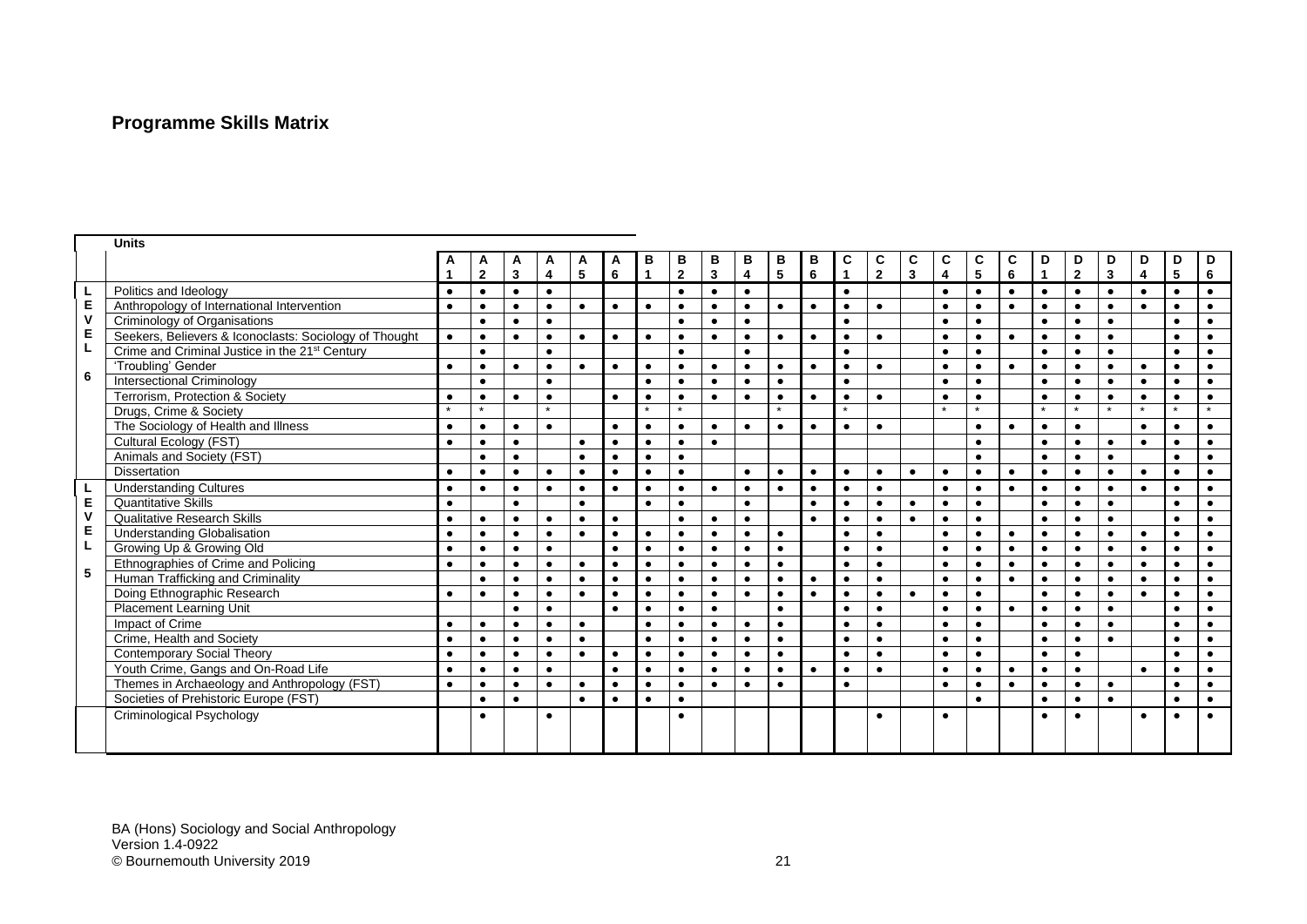|                         |                                                                                                                                                  | Introduction to Social Theory                                                                                                                                                                                                                 | $\bullet$                                                                                                                                                                                                                                                           |           |           |           |           |           |                                       |                                                                                                                                                                                                                                   |                                                                                                                                                               |                                                                                                                                                                                                                                                             |                                                                                                                                    |           |           |  |  |           |  |           |           |  |  |  |           |  |
|-------------------------|--------------------------------------------------------------------------------------------------------------------------------------------------|-----------------------------------------------------------------------------------------------------------------------------------------------------------------------------------------------------------------------------------------------|---------------------------------------------------------------------------------------------------------------------------------------------------------------------------------------------------------------------------------------------------------------------|-----------|-----------|-----------|-----------|-----------|---------------------------------------|-----------------------------------------------------------------------------------------------------------------------------------------------------------------------------------------------------------------------------------|---------------------------------------------------------------------------------------------------------------------------------------------------------------|-------------------------------------------------------------------------------------------------------------------------------------------------------------------------------------------------------------------------------------------------------------|------------------------------------------------------------------------------------------------------------------------------------|-----------|-----------|--|--|-----------|--|-----------|-----------|--|--|--|-----------|--|
| Е                       |                                                                                                                                                  | Introduction to Social Research                                                                                                                                                                                                               | $\bullet$                                                                                                                                                                                                                                                           |           |           | $\bullet$ | $\bullet$ |           |                                       | $\bullet$                                                                                                                                                                                                                         |                                                                                                                                                               |                                                                                                                                                                                                                                                             | $\bullet$                                                                                                                          | $\bullet$ | $\bullet$ |  |  |           |  |           | $\bullet$ |  |  |  |           |  |
| <b>V</b>                |                                                                                                                                                  | Families & Kinship in Contemporary Society                                                                                                                                                                                                    |                                                                                                                                                                                                                                                                     |           |           | $\bullet$ |           |           |                                       |                                                                                                                                                                                                                                   |                                                                                                                                                               |                                                                                                                                                                                                                                                             | $\bullet$                                                                                                                          |           |           |  |  |           |  | $\bullet$ |           |  |  |  |           |  |
| Е                       |                                                                                                                                                  | Social Inequality and Exclusion                                                                                                                                                                                                               | $\bullet$                                                                                                                                                                                                                                                           | $\bullet$ | $\bullet$ | $\bullet$ | $\bullet$ | $\bullet$ | $\bullet$                             | $\bullet$                                                                                                                                                                                                                         |                                                                                                                                                               |                                                                                                                                                                                                                                                             | $\bullet$                                                                                                                          |           | $\bullet$ |  |  | $\bullet$ |  | $\bullet$ | $\bullet$ |  |  |  | $\bullet$ |  |
|                         |                                                                                                                                                  | <b>Understanding Communities</b>                                                                                                                                                                                                              | $\bullet$                                                                                                                                                                                                                                                           |           | $\bullet$ |           | $\bullet$ |           | $\bullet$                             | $\bullet$                                                                                                                                                                                                                         |                                                                                                                                                               |                                                                                                                                                                                                                                                             | $\bullet$                                                                                                                          |           |           |  |  |           |  | $\bullet$ |           |  |  |  |           |  |
| $\overline{\mathbf{4}}$ |                                                                                                                                                  | Introduction to Social Anthropology                                                                                                                                                                                                           |                                                                                                                                                                                                                                                                     |           |           |           |           |           |                                       |                                                                                                                                                                                                                                   |                                                                                                                                                               |                                                                                                                                                                                                                                                             |                                                                                                                                    |           |           |  |  |           |  |           |           |  |  |  |           |  |
|                         | A - Subject Knowledge and Understanding                                                                                                          |                                                                                                                                                                                                                                               |                                                                                                                                                                                                                                                                     |           |           |           |           |           | C - Subject-specific/Practical Skills |                                                                                                                                                                                                                                   |                                                                                                                                                               |                                                                                                                                                                                                                                                             |                                                                                                                                    |           |           |  |  |           |  |           |           |  |  |  |           |  |
|                         | Demonstrate broad and in-depth of knowledge of a range of key concepts and theoretical<br>A1<br>approaches in sociology and social anthropology. |                                                                                                                                                                                                                                               |                                                                                                                                                                                                                                                                     |           |           |           |           |           |                                       | C <sub>1</sub><br>Demonstrate ability to identify, analyse and critically discuss sociologically and social<br>anthropologically informed questions using major theoretical perspectives in sociology and social<br>anthropology. |                                                                                                                                                               |                                                                                                                                                                                                                                                             |                                                                                                                                    |           |           |  |  |           |  |           |           |  |  |  |           |  |
|                         | A2                                                                                                                                               | Provide a critical account of the relationships between social and cultural forms, global<br>processes and historical change.                                                                                                                 |                                                                                                                                                                                                                                                                     |           |           |           |           |           |                                       |                                                                                                                                                                                                                                   | C <sub>2</sub><br>Possess the ability to identify, gather, synthesise and evaluate evidence relevant to sociological<br>and social anthropological questions. |                                                                                                                                                                                                                                                             |                                                                                                                                    |           |           |  |  |           |  |           |           |  |  |  |           |  |
|                         | A3                                                                                                                                               | and their use in generating related knowledge and theory.                                                                                                                                                                                     | Critically evaluate a wide range of sociological and social anthropological research methods                                                                                                                                                                        |           |           |           |           |           |                                       |                                                                                                                                                                                                                                   | C <sub>3</sub>                                                                                                                                                |                                                                                                                                                                                                                                                             | Select and judiciously use appropriate research tools in primary research and identify and apply<br>research ethics appropriately. |           |           |  |  |           |  |           |           |  |  |  |           |  |
|                         | A <sub>4</sub>                                                                                                                                   |                                                                                                                                                                                                                                               | Criticaly analyse the nature of social relationships between individuals, groups and social<br>institutions and appreciate the wide range of contexts, processes and patterns generating<br>social and economic inequalities, cultural divisions and social change. |           |           |           |           |           |                                       |                                                                                                                                                                                                                                   |                                                                                                                                                               | Discuss sociological and social anthropological topics with a detailed appreciation of key theory<br>and evidence, their relevance to current debates, and present conclusions in a variety of<br>sociological and social anthropological formats.          |                                                                                                                                    |           |           |  |  |           |  |           |           |  |  |  |           |  |
|                         | A <sub>5</sub><br>A6                                                                                                                             | Analyse a range of qualitative, quantitative and digital sources, research strategies and<br>methods of data collection, analysis and argumentation.<br>Demonstrate understanding of human diversity and commonality, as seen from social and |                                                                                                                                                                                                                                                                     |           |           |           |           |           |                                       |                                                                                                                                                                                                                                   | C <sub>5</sub>                                                                                                                                                | Demonstrate ability to plan, undertake and present scholarly work that shows a high level of<br>understanding of sociological and social anthropological aims, methods and theoretical<br>considerations and a good degree of polish and maturity in style. |                                                                                                                                    |           |           |  |  |           |  |           |           |  |  |  |           |  |
|                         |                                                                                                                                                  | cultural, cross-cultural and comparative perspectives.                                                                                                                                                                                        |                                                                                                                                                                                                                                                                     |           |           |           |           |           |                                       |                                                                                                                                                                                                                                   | C6                                                                                                                                                            | Demonstrate some critical awareness of the applications of sociological and social<br>anthropological knowledge in a range of contexts and their ethical implications.                                                                                      |                                                                                                                                    |           |           |  |  |           |  |           |           |  |  |  |           |  |